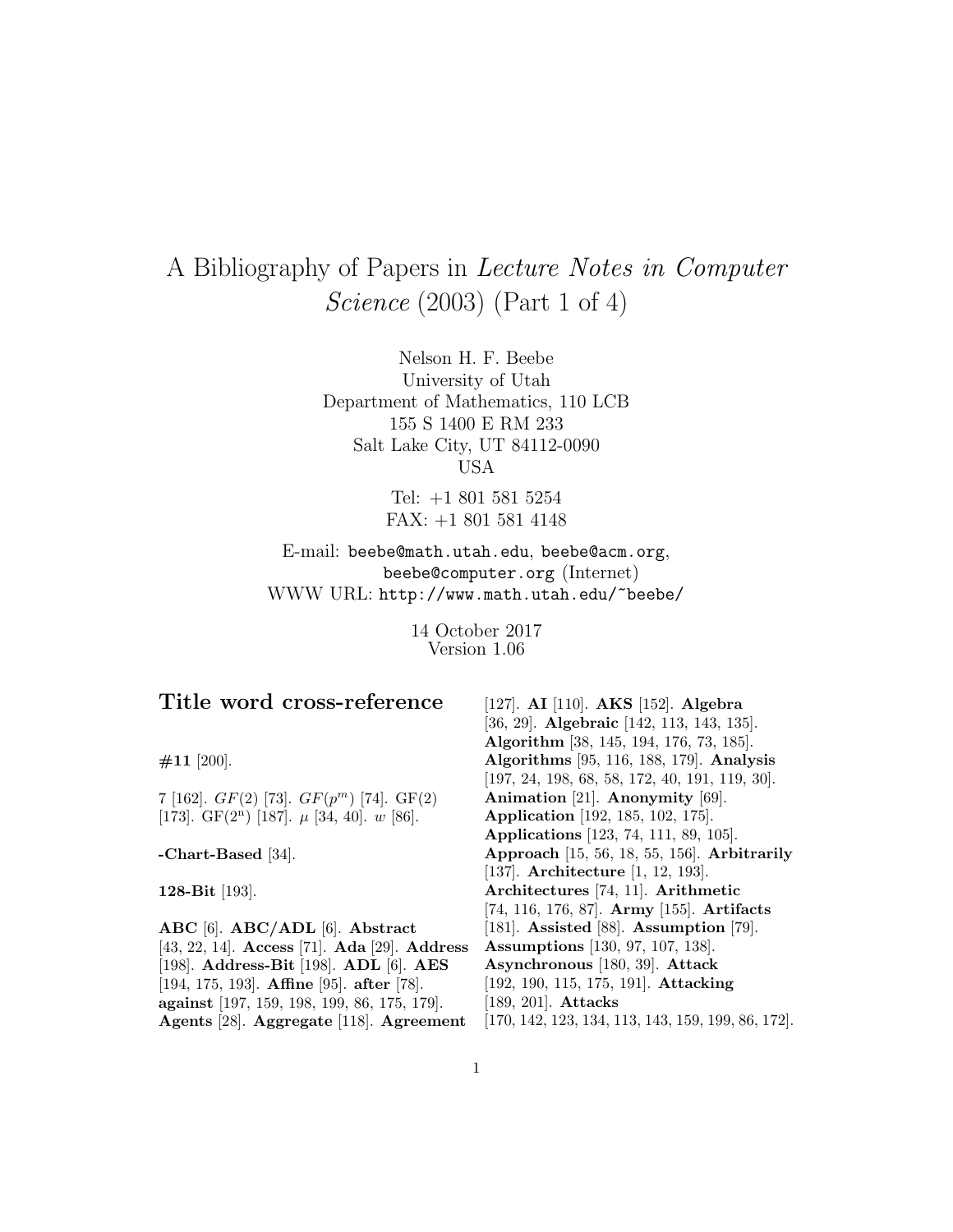**Authenticated** [124, 111, 125, 83, 139, 156]. **Authentication** [161, 67]. **Authenticity** [163, 137]. **Author** [63]. **Automata** [45]. **Automated** [49]. **Awareness** [164].

**B** [49, 52]. **Back** [132]. **Backdoors** [91]. **Based** [106, 1, 130, 155, 161, 12, 76, 33, 181, 59, 125, 109, 34, 178, 201, 122, 27, 29, 9, 21, 23, 153, 71, 48, 7, 61]. **Bases** [135]. **Basis** [184]. **Batch** [24]. **Better** [190]. **between** [55, 127]. **Bilinear** [118, 70]. **Birds** [77]. **Bit** [198, 184, 193]. **Block** [178, 193, 75, 46]. **Boolean** [176]. **Bound** [157]. **Bounded** [136]. **Bounds** [158, 127]. **Braid** [145, 122]. **Breaking** [99]. **Broadcast** [81, 96]. **Bubble** [78]. **Building** [10, 16]. **Bus** [39]. **Bytecode** [36].

**Cache** [174]. **Calculation** [32]. **Calculus** [25, 35]. **Camellia** [193]. **CAPTCHA** [110]. **Card** [179]. **CBC** [66]. **CCA2** [107]. **CCA2-Secure** [107]. **Certificate** [109]. **Certificate-Based** [109]. **Challenges** [138, 169]. **Changes** [47]. **Changing** [182]. **Channel** [166, 68, 199, 86, 170]. **Characteristic** [114]. **Characterization** [75]. **Chart** [34]. **Chaumian** [80]. **Checker** [41]. **Checking** [33, 45]. **chip** [39]. **Chosen** [165, 79]. **Chosen-Ciphertext** [165, 79]. **Cipher** [75]. **Ciphers** [113, 143, 178, 193]. **Ciphertext** [167, 165, 79]. **Ciphertext-Only** [167]. **Circuit** [181]. **Circuits** [180, 177, 159]. **Circus***}* [62]. **Class** [187]. **Closing** [196]. **Code** [13, 161, 50]. **Combiners** [142]. **commerce** [12, 20]. **Commitments** [101]. **Common** [151]. **Communication** [167]. **Compact** [194]. **Completeness** [163, 61]. **Complexity** [184]. **Component** [13, 12, 10, 6]. **Component-Based** [12]. **Components** [8]. **Composable** [97, 147]. **Composition** [148, 6, 102]. **Computable** [136]. **Computation**

[97, 129, 147, 96, 128, 98]. **Computational**

[163]. **Computers** [174]. **Computing** [188, 4, 169]. **Concealment** [111]. **Concept** [27, 16]. **Concept-Based** [27]. **Concurrent** [178, 101, 35]. **Conditional** [59]. **Confirmer** [69]. **Conjugacy** [145]. **Connections** [112]. **Constructing** [136]. **Construction** [130, 107, 9]. **Continuous** [26]. **Continuous-Time** [26]. **Control** [71]. **CORBA** [7]. **Correctness** [32]. **Countermeasure** [198, 199]. **Countermeasures** [197]. **Counting** [114]. **Critical** [48]. **CRL** [40]. **CRT** [189]. **Cryptanalysis** [167, 144, 95, 135, 93, 171, 122, 174]. **Cryptanalytic** [168]. **Cryptographic** [74, 138]. **Cryptography** [150, 64, 78, 155, 76, 153, 71]. **Cryptosystems** [197, 135, 196, 136]. **CSP** [31, 14]. **Cumulative** [82]. **Curve** [197, 87, 196]. **Curves** [116, 114, 196].

**Data** [83]. **Deadlock** [29]. **Decryption** [140, 146]. **Definition** [49, 27]. **Definitions** [130]. **DeKaRT** [177]. **Deniability** [151]. **Denotational** [61]. **Dependent** [177]. **Derandomization** [150]. **Description** [59, 7]. **Design** [47, 56, 181, 195]. **Detectable** [96]. **Detecting** [29]. **Detection** [38, 178]. **Determined** [187]. **Developing** [41, 2]. **Device** [133]. **Diagrams** [52]. **Differential** [197, 198, 94, 175]. **Diffie** [145, 117, 156]. **Digital** [181, 72]. **Directed** [59]. **Discrete** [140]. **Dishonest** [128]. **Distinction** [16]. **Distinguishers** [94]. **Distributed** [56, 10, 81, 89]. **Domain** [13, 27, 58]. **Domain-Specific** [27]. **Double** [186]. **Double-Size** [186]. **Doubling** [190]. **Downwards** [190]. **DPA** [179]. **Dynamic** [33]. **Dynamically** [10].

**E-commerce** [12, 20]. **ECPP** [152]. **Efficiency** [128]. **Efficient** [74, 116, 129, 147, 185, 105, 154, 187, 101, 149, 195, 88].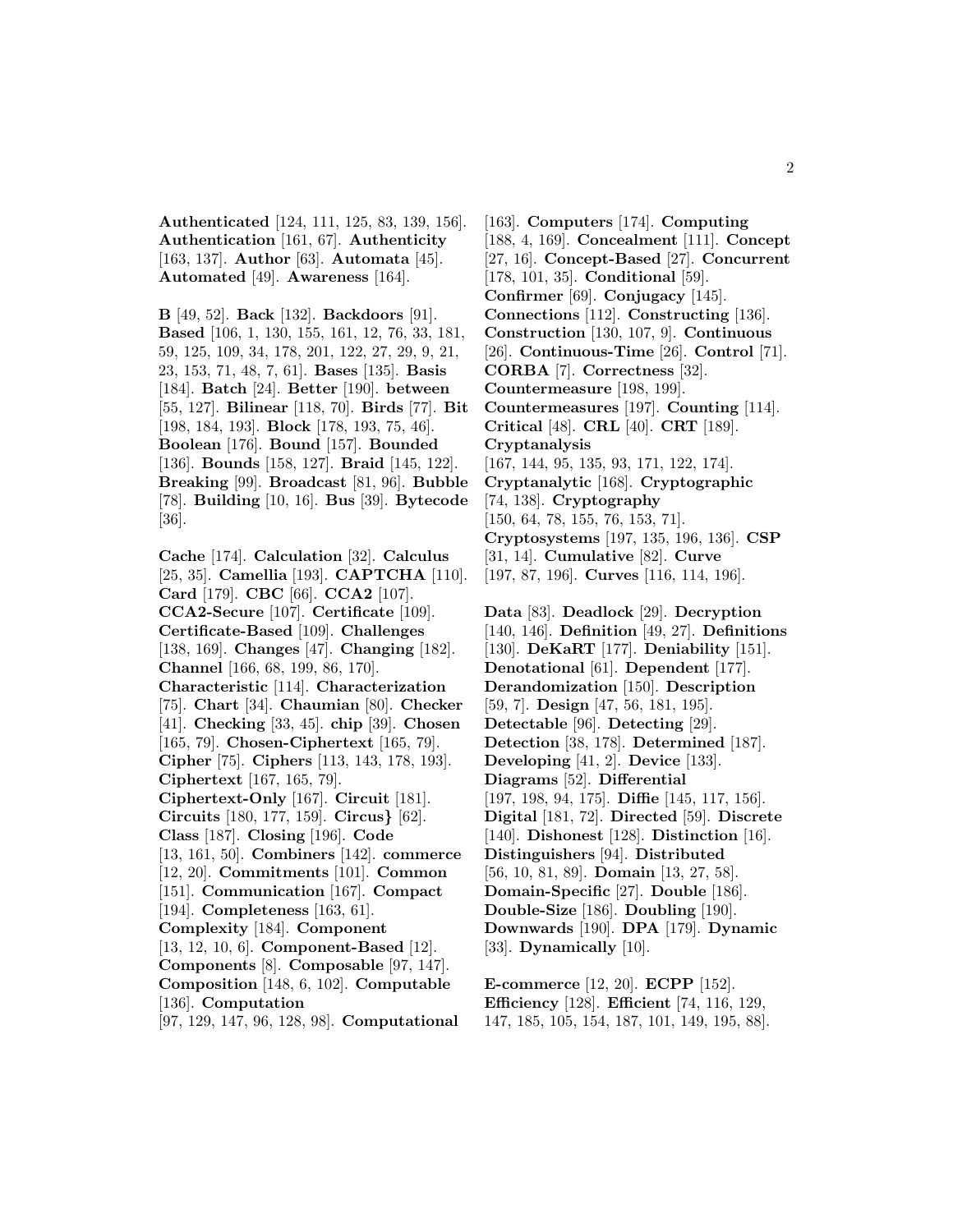**Efficiently** [141]. **Elements** [51]. **Elliptic** [116, 114, 87, 86, 196]. **Embedding** [15]. **EMD** [93]. **Enabling** [47]. **Enciphering** [160]. **Encrypted** [167, 118]. **Encryption** [106, 140, 108, 81, 147, 111, 65, 109, 163, 146, 122, 107, 80, 195, 179]. **Endomorphisms** [116]. **Engineering** [2]. **Enigma** [99]. **Enough** [162]. **Enterprise** [4]. **Environment** [182]. **Equation** [135]. **Equations** [173]. **Equivalence** [95]. **Error** [178]. **Euclidean** [186]. **Evaluation** [180, 87]. **Event** [37]. **Evolutionary** [28]. **Exchange** [124, 125, 139]. **Experimental** [172]. **Exponentiation** [187]. **Exposure** [134]. **Extending** [141]. **Extracting** [131]. **Extraction** [127]. **Extractors** [136].

**Factoring** [133]. **Facts** [99]. **Failures** [146]. **Fair** [98]. **Fast** [116, 143, 87, 86]. **Faster** [186, 168]. **Fault** [81, 175]. **Feedback** [113, 143]. **Field** [135]. **Fields** [187, 114]. **Fighting** [157]. **Finite** [187, 114]. **First** [172]. **Fixed** [112]. **Flexible** [199]. **Flow** [29]. **FNLOG** [23]. **Formal** [130, 37, 49, 24, 36, 8, 163, 4, 55, 2, 20, 44, 30, 28, 46]. **Formalized** [51]. **Formalizing** [53]. **Formation** [127]. **Forward** [64, 108]. **Forward-Secure** [108]. **Forward-Security** [64]. **Foundations** [130]. **FPGA** [194, 172]. **Fractal** [84]. **Fraction** [90]. **Framework** [125, 9]. **Free** [188]. **Front** [92]. **Function** [49]. **Functions** [157, 82].

**Gap** [196, 127]. **Gauss** [187]. **GCD** [188]. **GCD-Free** [188]. **General** [130, 107]. **Generation** [13, 91, 36, 89, 179, 82, 48]. **Generator** [183, 112, 181]. **Generators** [182]. **Generic** [16]. **Geometric** [83]. **GGH** [119]. **GHS** [115]. **Given** [90]. **Goldreich** [104]. **Goubin** [191]. **GPS** [192]. **Grammar** [13]. **Graph** [83]. **Graphs** [59]. **Gröbner** [135]. **Group** [130, 139, 131]. **Groups** [161, 122]. **GSM** [167]. **GUI** [37].

**Handling** [37]. **Hard** [110]. **Hardware** [47, 183, 173, 159, 19, 44, 193, 195, 75]. **Hardware/Software** [19]. **Hashing** [67]. **Hellman** [145, 117, 156]. **HFE** [135]. **Hidden** [171, 135]. **Hierarchical** [45]. **History** [158]. **Homomorphic** [147]. **Hypercubic** [119]. **Hyperelliptic** [197, 196].

**Identity** [155, 76]. **Identity-Based** [155, 76]. **IKE** [156]. **Impact** [78, 146]. **Implementation** [194, 181, 195]. **Implemented** [174]. **Important** [16]. **Improved** [116, 87]. **Improvements** [195]. **Independence** [158]. **Index** [63]. **Instant** [167]. **Integrated** [15]. **Integrity** [3]. **Interaction** [38]. **Interception** [166]. **Interpretation** [43]. **Introducing** [60]. **Intrusion** [65]. **Intrusion-Resilient** [65]. **Inverses** [188]. **Invisibility** [69]. **Iteration** [152].

**Java** [37]. **Joint** [148].

**Kerckhoffs** [79]. **Key** [106, 64, 123, 134, 108, 91, 124, 65, 125, 89, 177, 164, 163, 139, 66, 122, 107, 80, 127, 90, 100]. **Key-Dependent** [177]. **KHAZAD** [175]. **Knife** [155]. **Knowledge** [13, 103, 105, 101, 149, 100].

**Language** [42]. **Languages** [27]. **Large** [133]. **Lattice** [72, 149, 119]. **Layered** [1]. **Left** [185]. **Length** [80]. **Length-Preserving** [80]. **Level** [13, 179]. **Levin** [104]. **Limitations** [97]. **Linear** [95, 113, 143, 173, 94]. **Locally** [136]. **Logarithms** [140]. **Logic** [26, 179]. **Logical** [24]. **Low** [184]. **Lower** [158]. **Luby** [126, 162].

**M2Z** [42]. **MAC** [66, 156]. **Machine** [50, 55]. **Maintaining** [3]. **Majority** [128]. **Make** [78]. **Making** [168]. **malleable** [105].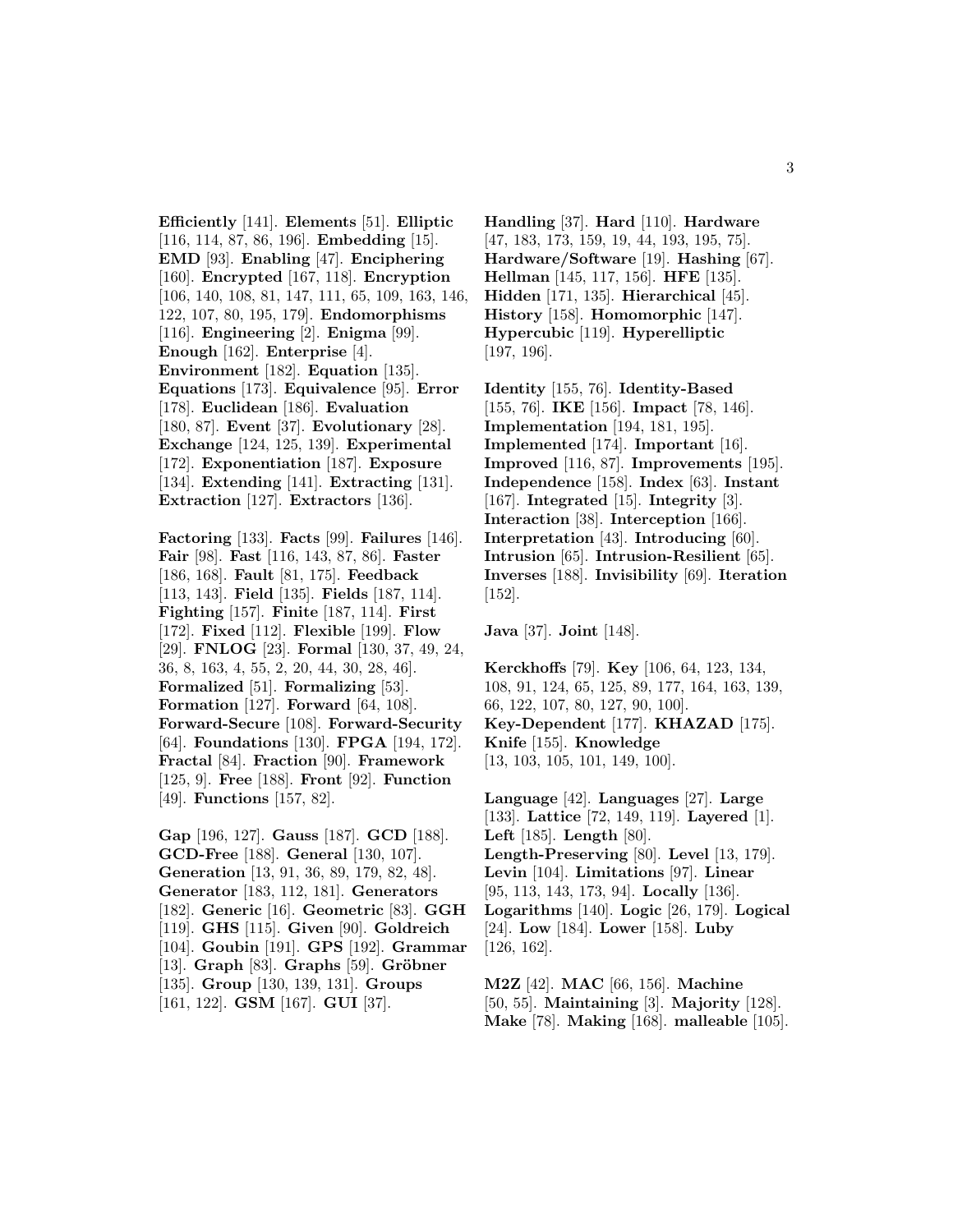**Many** [126]. **Many-Round** [126]. **Maps** [118, 70, 82]. **Markov** [171]. **Masking** [176]. **Matrix** [161]. **Matter** [132, 92]. **Matters** [120]. **Measurement** [49]. **Mechanization** [15]. **Mediated** [76]. **Memory** [142, 157, 168, 86, 44]. **Memory-Bound** [157]. **Merkle** [84]. **Message** [161, 67]. **Metamodeling** [55]. **Method** [2, 199, 86]. **Methodology** [20]. **Methods** [4]. **Micro** [11]. **Micro-architectures** [11]. **MIS** [58]. **MIST** [90]. **Mixes** [80]. **Mobile** [25, 17]. **Mode** [160, 93]. **Model** [22, 10, 59, 8, 171, 21, 151, 57, 62, 136, 45, 100]. **Model-Based** [21]. **Modeling** [12, 51]. **Modelling** [37, 26]. **Models** [54, 53, 44]. **Modular** [186, 185, 188]. **Montgomery** [67]. **Multi** [170, 129, 96, 128]. **Multi-channel** [170]. **Multi-party** [129, 96, 128]. **Multiparty** [147]. **Multiplication** [186, 185]. **Multiplications** [86]. **Multiplicative** [154]. **Multipliers** [186, 184]. **Multipurpose** [155]. **Mutations** [48]. **Myths** [99].

**NAF** [86]. **Natural** [42]. **Nearly** [104]. **Necessary** [68]. **Net** [24]. **Nets** [7]. **Network** [25, 178]. **Next** [179]. **Non** [105, 61]. **Non-malleable** [105]. **Non-redundancy** [61]. **NTRU** [72, 146, 119]. **NTRUSIGN** [72]. **Number** [182, 183, 181]. **Numbers** [133].

**Object** [17, 55, 53, 14]. **Object-Z** [17, 55, 53, 14]. **Objects** [7]. **Oblivious** [141]. **Obtaining** [158]. **Off** [168]. **On-chip** [39]. **One** [152, 104, 154, 77]. **One-Sided** [104]. **One-Way** [154]. **Only** [167]. **Ontology** [58]. **Ontology-Oriented** [58]. **Open** [56]. **Operation** [93]. **Operational** [61]. **Optimality** [94]. **Oracle** [151]. **Oriented** [58]. **Output** [183]. **Overview** [17].

**Padding** [154]. **Pairing** [87, 71]. **Paradigm**

[177]. **Parallel** [184, 5]. **Parity** [178]. **Parity-Based** [178]. **Partial** [134]. **Partitioning** [19]. **Party** [97, 98, 129, 96, 128]. **Password** [166, 124, 125]. **Password-Authenticated** [124]. **Password-Based** [125]. **Pedersen** [89]. **ADL** [6]. **Glue** [13]. **PVS** [15]. **Software** [19]. **TLS** [166, 201]. **Performance** [196, 75]. **Periods** [187]. **Permutation** [178, 154]. **Permutations** [126]. **Petri** [24, 7]. **PKCS** [200]. **Plaintext** [164, 105]. **Points** [49, 114]. **Polynomial** [106, 145, 102, 184]. **Power** [197, 198, 172, 191]. **Power-Analysis** [172]. **Practical** [140, 198]. **Precondition** [32]. **Predicate** [104]. **Predict** [183]. **Predicting** [112]. **Preserving** [80]. **PRFs** [123]. **Primality** [152]. **Prime** [67]. **Privacy** [137]. **Private** [64, 159, 90]. **Private-Key** [64]. **Probing** [159]. **Problem** [106, 145, 109, 117]. **Problems** [149, 110]. **Process** [29]. **Programming** [5]. **Programs** [22, 35]. **Proofs** [105, 149]. **Protocol** [89, 40, 102]. **Protocols** [103, 139, 156]. **Provable** [120]. **Provably** [124, 80, 88]. **Prover** [43, 32]. **Provers** [149]. **Provides** [86]. **Proving** [152]. **Proxy** [68]. **PRPs** [123]. **Pseudo** [126, 82]. **Pseudo-Random** [126, 82]. **Public** [106, 108, 65, 122, 107, 80, 100]. **Public-Key** [108, 65, 122, 107, 80, 100].

**Quadratic** [114]. **Quality** [2]. **Quasi** [114, 102]. **Quasi-Polynomial** [102].

**Rackoff** [126, 162]. **RAISE** [41]. **Random** [182, 183, 181, 126, 151, 82]. **RDSA** [121]. **Real** [22, 26, 35, 57, 30]. **Real-Time** [22, 26, 35, 57, 30]. **Reasoning** [44]. **Reconfigurable** [10, 195]. **Reconstruction** [106]. **Reduction** [185, 119]. **redundancy** [61]. **Reference** [151, 60]. **Referential** [3]. **Refined** [191]. **Refinement** [1, 36, 34, 16, 35, 60]. **Registration** [164].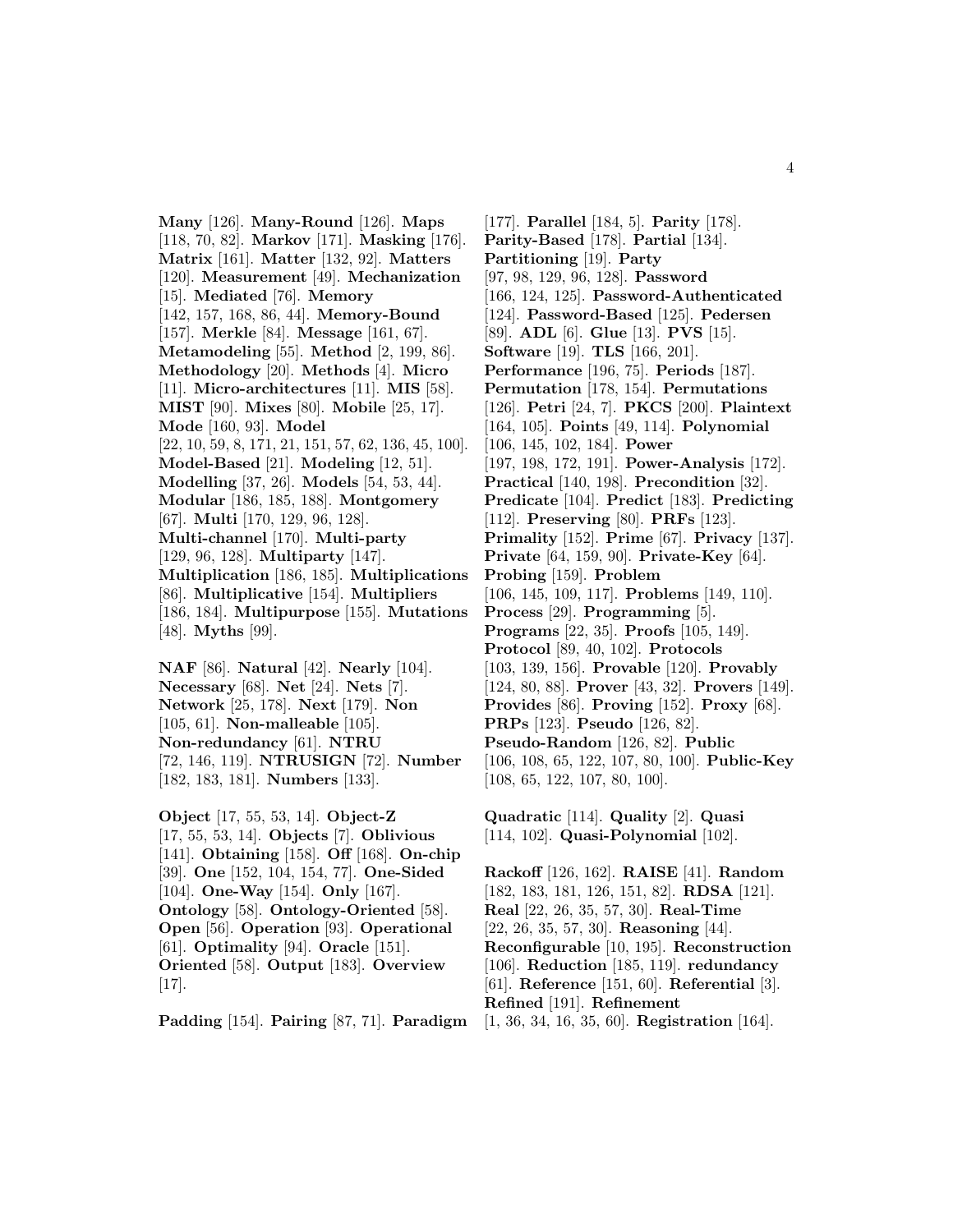**Related** [123]. **Related-Key** [123]. **Relaxing** [165]. **Rendezvous** [29]. **Representation** [24, 84]. **Requirements** [130, 59]. **Research** [58]. **Resettable** [100]. **Resilient** [65]. **Results** [172]. **Rethinking** [79]. **Reuse** [9]. **Reversible** [177]. **Revisited** [115]. **Revocation** [109]. **Right** [185]. **Rijndael** [195]. **Rings** [129]. **RKA** [123]. **RKA-PRFs** [123]. **RKA-PRPs** [123]. **Round** [152, 128, 126]. **Rounds** [162]. **RSA** [134, 91, 76, 189, 201, 77, 85, 90]. **RSA-Based** [201].

**Safer** [144]. **Safety** [50]. **SAL** [15]. **SAL/ PVS** [15]. **SAM** [30]. **Scalable** [139]. **Scalar** [86]. **Scheduling** [22]. **Scheme** [106, 70, 108, 117]. **Schemes** [131, 88]. **Searching** [83]. **Secrecy** [127]. **Secret** [127, 137]. **Secret-Key** [127]. **Secure** [182, 70, 108, 124, 89, 117, 68, 107, 80, 86, 98, 88]. **Securing** [159, 179]. **Security** [64, 165, 200, 121, 180, 146, 79, 126, 40, 162, 169, 120, 48, 110]. **Security-Critical** [48]. **Seeing** [90]. **Semantic** [57, 18]. **Semantics** [51, 60, 61]. **Sequential** [94]. **Server** [88]. **Server-Assisted** [88]. **Service** [38]. **Sessions** [201]. **Set** [97]. **Set-up** [97]. **SFI** [1]. **Shallow** [15]. **Shared** [82]. **Shortcuts** [85]. **Shrinking** [112]. **Side** [199, 86]. **Sided** [104]. **SIGMA** [156]. **SIGn** [156]. **SIGn-and-MAc** [156]. **Signature** [70, 117]. **Signatures** [130, 118, 69, 103, 72, 131, 68, 119, 88]. **Signcryption** [155, 77]. **Simple** [91, 76]. **Simpler** [107]. **Simplified** [130]. **Simulatable** [101]. **Simulation** [102]. **Size** [186]. **Slicing** [45]. **Small** [114, 86, 90]. **Smart** [179]. **SOFL** [2]. **Software** [1, 8, 2, 9, 44, 42, 28]. **Solve** [173]. **SONET** [46]. **Soundness** [61]. **SPA** [189]. **Spam** [157]. **Sparse** [173]. **Specific** [13, 27]. **Specification** [11, 13, 34, 52, 9, 21, 23, 39, 42, 14, 48, 28].

**Specification-Based** [9, 48].

**Specifications** [49, 16]. **Specify** [20]. **Specifying** [10]. **Spell** [41]. **Spell-Checker** [41]. **SPN** [175]. **SSL** [166, 201]. **SSL/TLS** [166, 201]. **State** [148, 55]. **StateChart** [52]. **Statecharts** [45]. **STATEMATE** [23]. **Static** [33, 51]. **Statistical** [149]. **Stereotypes** [99]. **Stock** [24]. **Stone** [77]. **Storage** [136]. **Stream** [113, 143]. **Strengthening** [103]. **String** [151]. **Structure** [29]. **Structures** [83, 175, 75]. **Substitution** [178]. **Substitution-Permutation** [178]. **Support** [32, 31]. **Supporting** [6]. **Swiss** [155]. **Switching** [176]. **System** [12, 46]. **Systems** [56, 10, 24, 173, 25, 26, 2, 54, 20, 48, 30]. **Tajik** [41]. **TCOZ** [33]. **Technique** [23, 175]. **Techniques** [154]. **Technology** [179]. **Telecom** [46]. **Temporal** [26]. **Test** [48]. **Testgraphs** [21]. **Tests** [104]. **Theorem** [43, 32]. **Theoretical** [123]. **Theories** [5]. **Three** [11]. **Three-Tiered** [11]. **Threshold** [147, 124, 96, 88]. **Tiered** [11]. **Time** [22, 145, 114, 26, 168, 102, 35, 57, 62, 30]. **Time-Memory** [168]. **Timing** [192]. **TMAC** [66]. **Tolerant** [81]. **Tool** [31, 42]. **Toolbox** [95]. **Torus** [153]. **Torus-Based** [153]. **Tracing** [131]. **Trade** [168]. **Trade-Off** [168]. **Tradeoffs** [195]. **Trading** [24]. **Traitor** [131]. **Transfers** [141]. **Transformation** [55]. **Transition** [54]. **Translating** [42]. **Trapdoor** [154]. **Traversal** [84]. **Treatment** [123]. **Tree** [84]. **True** [182, 181]. **Tweakable** [160]. **TWIRL** [133]. **Two** [97, 13, 96, 66, 77, 98, 88]. **Two-Key** [66]. **Two-Level** [13].

**Two-Party** [97, 98]. **Two-Threshold** [96].

**Type** [192, 33, 50].

**Ubiquitous** [169]. **UML**

[56, 52, 51, 55, 54, 53, 31, 57, 45].

**Unbalanced** [189]. **Unconditional** [137].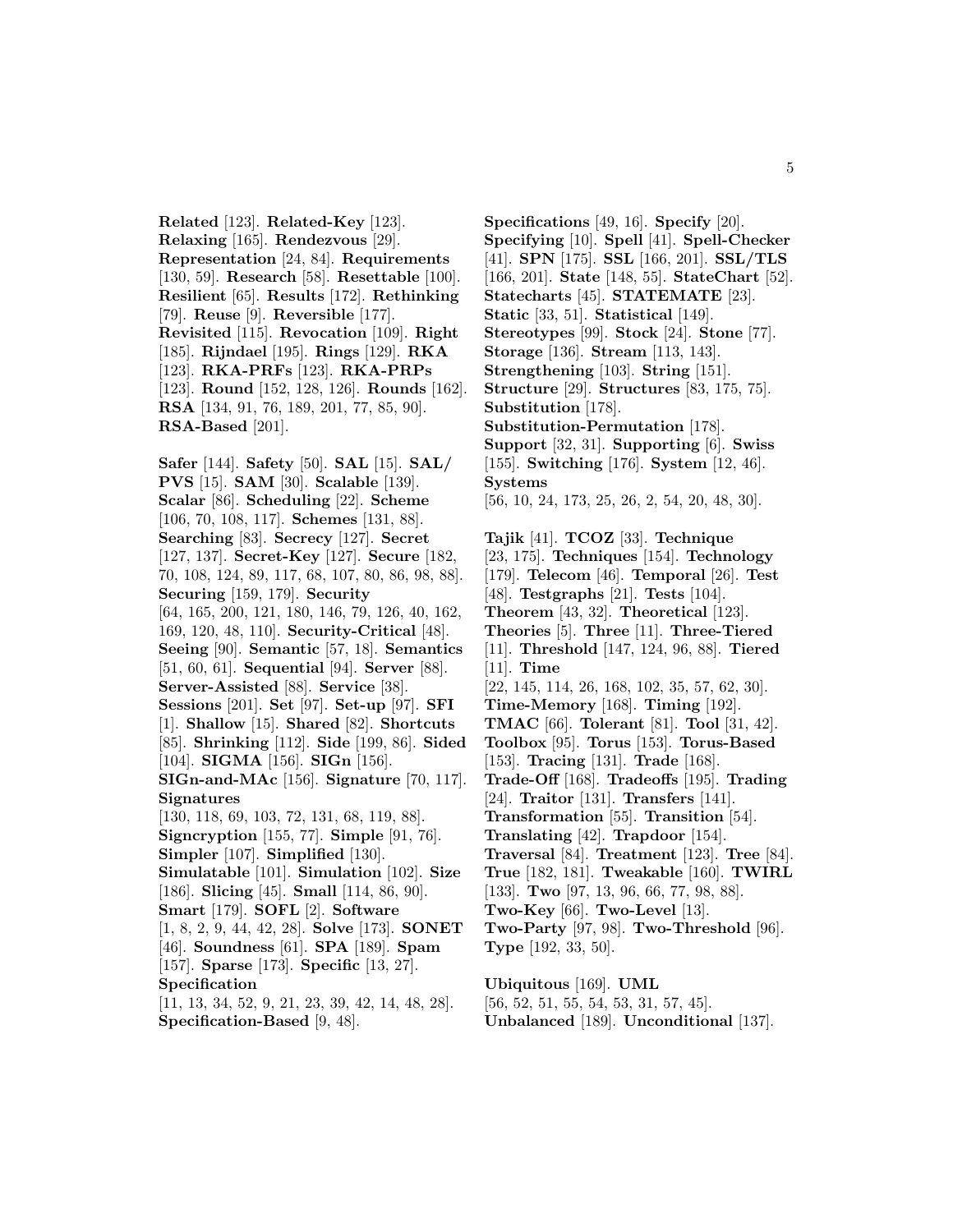**Undeniable** [69]. **Unified** [193]. **Unify** [54]. **Unifying** [5]. **Unimodular** [161]. **Universal** [148, 154]. **Universally** [97, 147]. **Upper** [158]. **Upwards** [190]. **Use** [156, 16]. **Using** [13, 116, 41, 135, 189, 103, 72, 2, 54, 77, 21, 199, 71, 48, 110].

**Validation** [23]. **Verifiable** [140]. **Verifiably** [118]. **Verification** [47, 46]. **Verilog** [19, 61]. **Very** [194]. **via** [152, 164, 60]. **Visualization** [33]. **Visualizing** [31].

**Way** [154]. **Weak** [163, 137, 100]. **Web** [18, 3]. **Weil** [87]. **Width** [86]. **Width-** [86]. **Window** [199]. **without** [97]. **Workflows** [24]. **World** [78]. **Wrapper** [13]. **Wrapper/ Glue** [13].

**XL** [73]. **XML** [33]. **XML-Based** [33].

**Z** [18, 55, 53, 42, 14, 17]. **Zero** [103, 101, 149, 100]. **Zero-Knowledge** [103, 101, 149, 100].

# **References**

# **Back:2003:SRB**

[1] Ralph-Johan Back. SFI: A refinement based layered software architecture. Lecture Notes in Computer Science, 2495:1–??, 2003. CODEN LNCSD9. ISSN 0302-9743 (print), 1611-3349 (electronic). URL http://link.springer. de/link/service/series/0558/bibs/ 2495/24950001.htm; http://link. springer.de/link/service/series/ 0558/papers/2495/24950001.pdf.

# **Liu:2003:DQS**

[2] Shaoying Liu. Developing quality software systems using the SOFL formal engineering method. Lecture Notes in Computer Science, 2495:3– ??, 2003. CODEN LNCSD9. ISSN 0302-9743 (print), 1611-3349 (electronic). URL http://link.springer. de/link/service/series/0558/bibs/ 2495/24950003.htm; http://link. springer.de/link/service/series/ 0558/papers/2495/24950003.pdf.

# **Hale:2003:MRI**

[3] Mark A. Hale. Maintaining referential integrity on the Web. Lecture Notes in Computer Science, 2495:20– ??, 2003. CODEN LNCSD9. ISSN 0302-9743 (print), 1611-3349 (electronic). URL http://link.springer. de/link/service/series/0558/bibs/ 2495/24950020.htm; http://link. springer.de/link/service/series/ 0558/papers/2495/24950020.pdf.

# **Jullig:2003:FME**

[4] Richard Jüllig. Formal methods in enterprise computing. Lecture Notes in Computer Science, 2495:22– ??, 2003. CODEN LNCSD9. ISSN 0302-9743 (print), 1611-3349 (electronic). URL http://link.springer. de/link/service/series/0558/bibs/ 2495/24950022.htm; http://link. springer.de/link/service/series/ 0558/papers/2495/24950022.pdf.

#### **Woodcock:2003:UTP**

[5] Jim Woodcock and Arthur Hughes. Unifying theories of parallel programming. Lecture Notes in Computer Science, 2495:24–??, 2003. CODEN LNCSD9. ISSN 0302-9743 (print), 1611-3349 (electronic). URL http://link.springer. de/link/service/series/0558/bibs/ 2495/24950024.htm; http://link.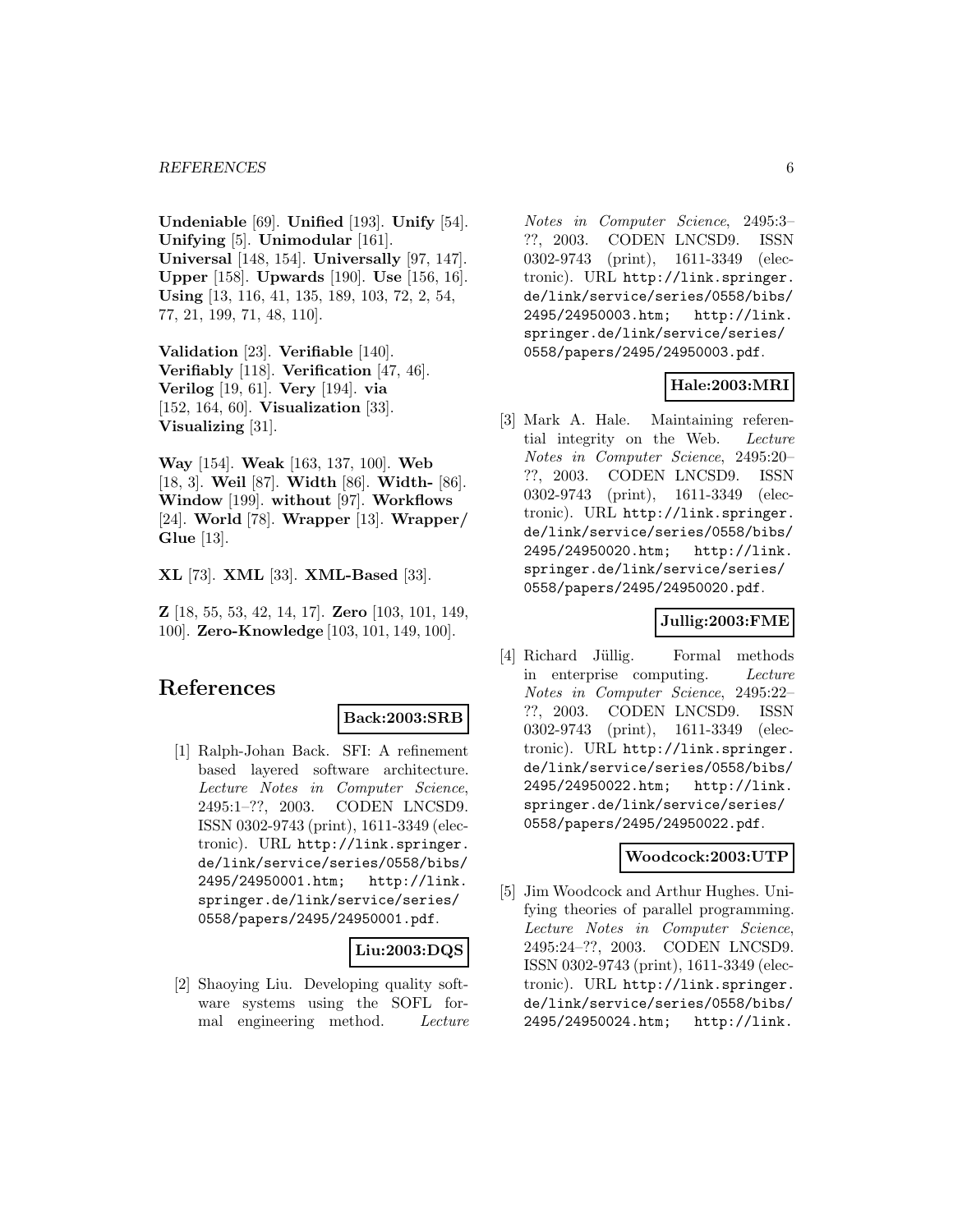springer.de/link/service/series/ 0558/papers/2495/24950024.pdf.

# **Mei:2003:AAA**

[6] Hong Mei, Feng Chen, Qianxiang Wang, and Yao-Dong Feng. ABC/ ADL: An ADL supporting component composition. Lecture Notes in Computer Science, 2495:38–??, 2003. CODEN LNCSD9. ISSN 0302-9743 (print), 1611-3349 (electronic). URL http://link.springer. de/link/service/series/0558/bibs/ 2495/24950038.htm; http://link. springer.de/link/service/series/ 0558/papers/2495/24950038.pdf.

# **Zheng:2003:DCO**

[7] Hong Zheng and Shi xian Li. The description of CORBA objects based on Petri nets. Lecture Notes in Computer Science, 2495:48–??, 2003. CO-DEN LNCSD9. ISSN 0302-9743 (print), 1611-3349 (electronic). URL http: //link.springer.de/link/service/ series/0558/bibs/2495/24950048. htm; http://link.springer.de/ link/service/series/0558/papers/ 2495/24950048.pdf.

# **Heisel:2003:TFM**

[8] Maritta Heisel, Thomas Santen, and Jeanine Souquières. Toward a formal model of software components. Lecture Notes in Computer Science, 2495:57–??, 2003. CODEN LNCSD9. ISSN 0302-9743 (print), 1611-3349 (electronic). URL http://link.springer. de/link/service/series/0558/bibs/ 2495/24950057.htm; http://link. springer.de/link/service/series/ 0558/papers/2495/24950057.pdf.

# **Liu:2003:SBS**

[9] Jing Liu, Huaikou Miao, and Xiaolei Gao. A specification-based software construction framework for reuse. Lecture Notes in Computer Science, 2495:69–??, 2003. CODEN LNCSD9. ISSN 0302-9743 (print), 1611-3349 (electronic). URL http://link.springer. de/link/service/series/0558/bibs/ 2495/24950069.htm; http://link. springer.de/link/service/series/ 0558/papers/2495/24950069.pdf.

#### **Chen:2003:SCM**

[10] Xuejun Chen. Specifying a component model for building dynamically reconfigurable distributed systems. Lecture Notes in Computer Science, 2495:80– ??, 2003. CODEN LNCSD9. ISSN 0302-9743 (print), 1611-3349 (electronic). URL http://link.springer. de/link/service/series/0558/bibs/ 2495/24950080.htm; http://link. springer.de/link/service/series/ 0558/papers/2495/24950080.pdf.

# **Alagar:2003:TTS**

[11] Vasu Alagar and Ralf Lämmel. Threetiered specification of micro-architectures. Lecture Notes in Computer Science, 2495:92–??, 2003. CODEN LNCSD9. ISSN 0302-9743 (print), 1611-3349 (electronic). URL http://link.springer. de/link/service/series/0558/bibs/ 2495/24950092.htm; http://link. springer.de/link/service/series/ 0558/papers/2495/24950092.pdf.

#### **Chang:2003:MAC**

[12] Jiayue Chang and Huadong Ma. Modeling the architecture for componentbased E-commerce system. Lecture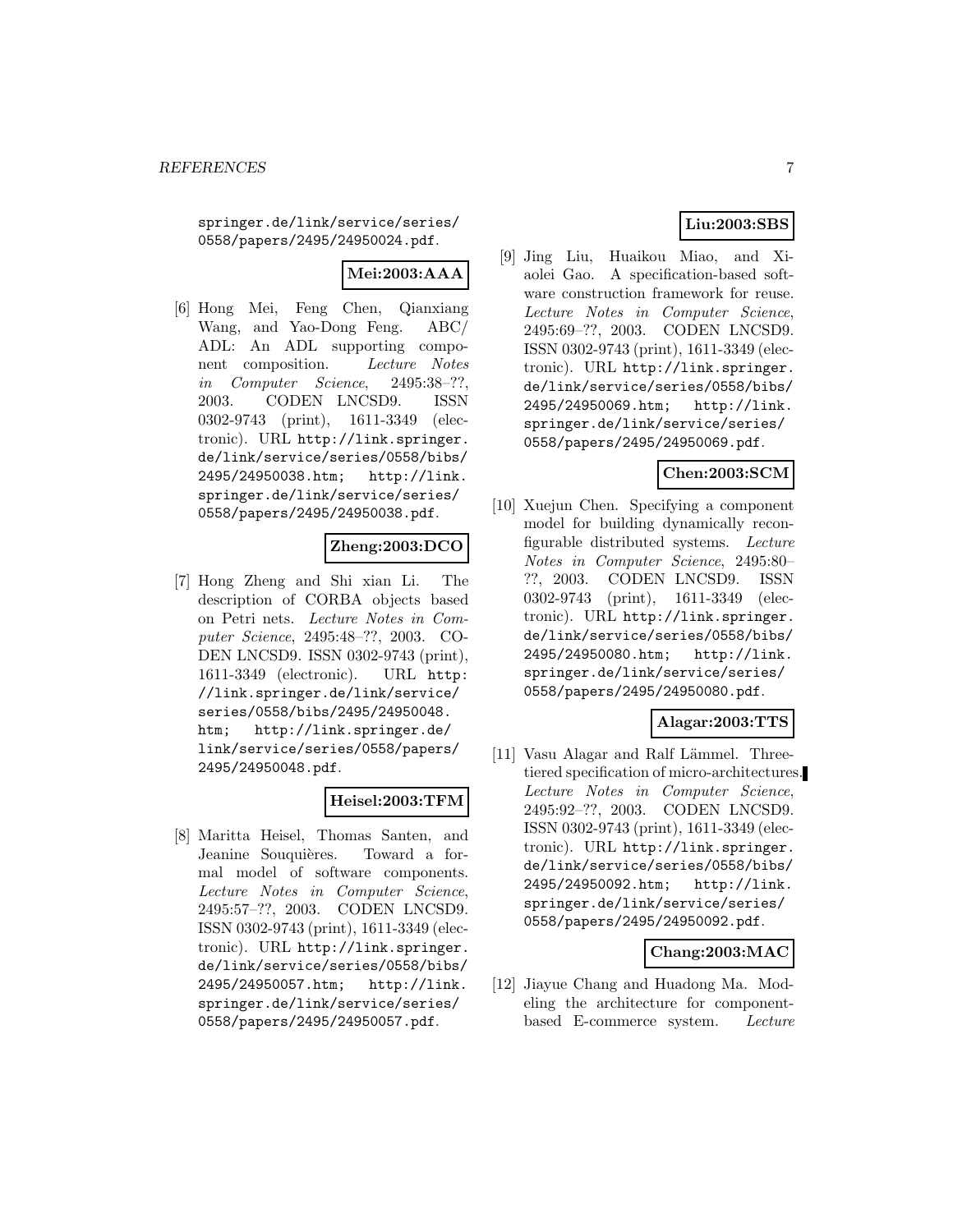Notes in Computer Science, 2495:98– ??, 2003. CODEN LNCSD9. ISSN 0302-9743 (print), 1611-3349 (electronic). URL http://link.springer. de/link/service/series/0558/bibs/ 2495/24950098.htm; http://link. springer.de/link/service/series/ 0558/papers/2495/24950098.pdf.

#### **Cao:2003:CSW**

[13] Fei Cao, Barrett R. Bryant, Rajeev R. Raje, Mikhail Auguston, Andrew M. Olson, and Carol C. Burt. Component specification and wrapper/glue code generation with two-level grammar using domain specific knowledge. Lecture Notes in Computer Science, 2495:103–??, 2003. CODEN LNCSD9. ISSN 0302-9743 (print), 1611-3349 (electronic). URL http://link.springer. de/link/service/series/0558/bibs/ 2495/24950103.htm; http://link. springer.de/link/service/series/ 0558/papers/2495/24950103.pdf.

# **Smith:2003:ASO**

[14] Graeme Smith and John Derrick. Abstract specification in Object-Z and CSP. Lecture Notes in Computer Science, 2495:108–??, 2003. CODEN LNCSD9. ISSN 0302-9743 (print), 1611-3349 (electronic). URL http: //link.springer.de/link/service/ series/0558/bibs/2495/24950108. htm; http://link.springer.de/ link/service/series/0558/papers/ 2495/24950108.pdf.

#### **Attiogbe:2003:MIA**

[15] J. Christian Attiogbé. Mechanization of an integrated approach: Shallow embedding into SAL/PVS. Lecture Notes in Computer Science, 2495:

120–??, 2003. CODEN LNCSD9. ISSN 0302-9743 (print), 1611-3349 (electronic). URL http://link.springer. de/link/service/series/0558/bibs/ 2495/24950120.htm; http://link. springer.de/link/service/series/ 0558/papers/2495/24950120.pdf.

# **Musser:2003:CUC**

[16] David R. Musser and Zhiqing Shao. Concept use or concept refinement: An important distinction in building generic specifications. Lecture Notes in Computer Science, 2495:132– ??, 2003. CODEN LNCSD9. ISSN 0302-9743 (print), 1611-3349 (electronic). URL http://link.springer. de/link/service/series/0558/bibs/ 2495/24950132.htm; http://link. springer.de/link/service/series/ 0558/papers/2495/24950132.pdf.

#### **Taguchi:2003:OMO**

[17] Kenji Taguchi and Jin Song Dong. An overview of mobile object-Z. Lecture Notes in Computer Science, 2495: 144–??, 2003. CODEN LNCSD9. ISSN 0302-9743 (print), 1611-3349 (electronic). URL http://link.springer. de/link/service/series/0558/bibs/ 2495/24950144.htm; http://link. springer.de/link/service/series/ 0558/papers/2495/24950144.pdf.

# **Dong:2003:ZAS**

[18] Jin Song Dong, Jing Sun, and Hai Wang. Z approach to Semantic Web. Lecture Notes in Computer Science, 2495:156–??, 2003. CODEN LNCSD9. ISSN 0302-9743 (print), 1611-3349 (electronic). URL http://link.springer. de/link/service/series/0558/bibs/ 2495/24950156.htm; http://link.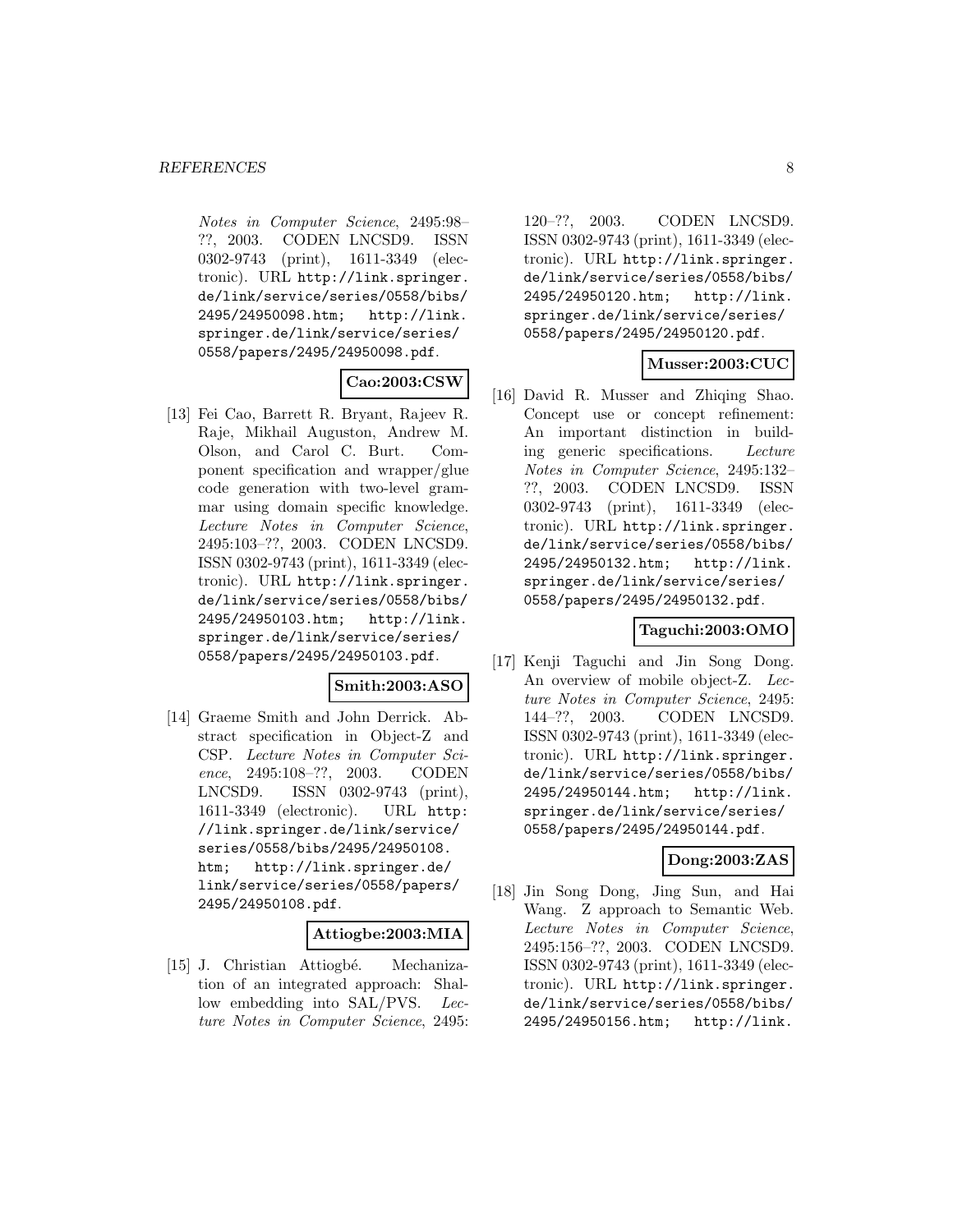springer.de/link/service/series/ 0558/papers/2495/24950156.pdf.

# **Qin:2003:HSP**

[19] Shengchao Qin, Jifeng He, Zongyan Qiu, and Naixiao Zhang. Hardware/ software partitioning in Verilog. Lecture Notes in Computer Science, 2495: 168–??, 2003. CODEN LNCSD9. ISSN 0302-9743 (print), 1611-3349 (electronic). URL http://link.springer. de/link/service/series/0558/bibs/ 2495/24950168.htm; http://link. springer.de/link/service/series/ 0558/papers/2495/24950168.pdf.

# **Pereira:2003:FMS**

[20] Adriano Pereira, Mark Song, Gustavo Gorgulho, Wagner Meira Jr., and Sérgio Campos. A formal methodology to specify E-commerce systems. Lecture Notes in Computer Science, 2495:180–??, 2003. CODEN LNCSD9. ISSN 0302-9743 (print), 1611-3349 (electronic). URL http://link.springer. de/link/service/series/0558/bibs/ 2495/24950180.htm; http://link. springer.de/link/service/series/ 0558/papers/2495/24950180.pdf.

# **Miller:2003:MBS**

[21] Tim Miller and Paul Strooper. Modelbased specification animation using testgraphs. Lecture Notes in Computer Science, 2495:192–??, 2003. CODEN LNCSD9. ISSN 0302-9743 (print), 1611-3349 (electronic). URL http: //link.springer.de/link/service/ series/0558/bibs/2495/24950192. htm; http://link.springer.de/ link/service/series/0558/papers/ 2495/24950192.pdf.

# **Arenas:2003:AMS**

[22] Alvaro E. Arenas. An abstract model for scheduling real-time programs. Lecture Notes in Computer Science, 2495: 204–??, 2003. CODEN LNCSD9. ISSN 0302-9743 (print), 1611-3349 (electronic). URL http://link.springer. de/link/service/series/0558/bibs/ 2495/24950204.htm; http://link. springer.de/link/service/series/ 0558/papers/2495/24950204.pdf.

# **Mosbahi:2003:SVT**

[23] Olfa Mosbahi, Leila Jemni, Samir Ben Ahmed, and Jacques Jaray. A specification and validation technique based on STATEMATE and FNLOG. Lecture Notes in Computer Science, 2495: 216–??, 2003. CODEN LNCSD9. ISSN 0302-9743 (print), 1611-3349 (electronic). URL http://link.springer. de/link/service/series/0558/bibs/ 2495/24950216.htm; http://link. springer.de/link/service/series/ 0558/papers/2495/24950216.pdf.

# **Du:2003:FRA**

[24] Yuyue Du and Changjun Jiang. Formal representation and analysis of batch stock trading systems by logical Petri net workflows. Lecture Notes in Computer Science, 2495:221– ??, 2003. CODEN LNCSD9. ISSN 0302-9743 (print), 1611-3349 (electronic). URL http://link.springer. de/link/service/series/0558/bibs/ 2495/24950221.htm; http://link. springer.de/link/service/series/ 0558/papers/2495/24950221.pdf.

# **Huang:2003:CMN**

[25] Jinfeng Huang, Ad Verschueren, Henri Aalderink, and Johan Lukkien. A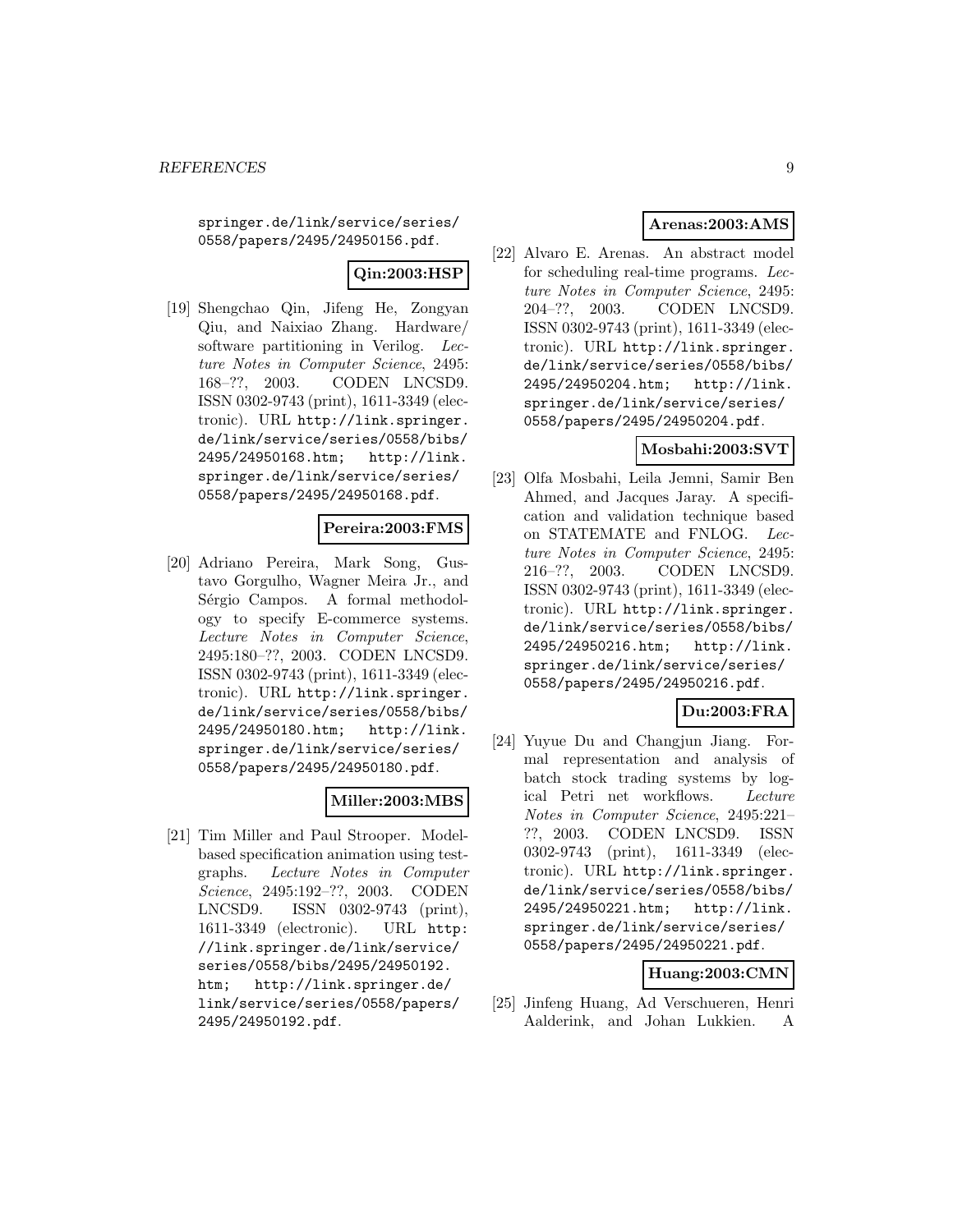calculus for mobile network systems. Lecture Notes in Computer Science, 2495:226–??, 2003. CODEN LNCSD9. ISSN 0302-9743 (print), 1611-3349 (electronic). URL http://link.springer. de/link/service/series/0558/bibs/ 2495/24950226.htm; http://link. springer.de/link/service/series/ 0558/papers/2495/24950226.pdf.

# **Li:2003:MRT**

[26] Guangyuan Li and Zhisong Tang. Modelling real-time systems with continuoustime temporal logic. Lecture Notes in Computer Science, 2495:231–??, 2003. CODEN LNCSD9. ISSN 0302-9743 (print), 1611-3349 (electronic). URL http://link.springer. de/link/service/series/0558/bibs/ 2495/24950231.htm; http://link. springer.de/link/service/series/ 0558/papers/2495/24950231.pdf.

# **Liu:2003:CBD**

[27] Ying Liu and Naixiao Zhang. On concept-based definition of domainspecific languages. Lecture Notes in Computer Science, 2495:237–??, 2003. CODEN LNCSD9. ISSN 0302-9743 (print), 1611-3349 (electronic). URL http://link.springer. de/link/service/series/0558/bibs/ 2495/24950237.htm; http://link. springer.de/link/service/series/ 0558/papers/2495/24950237.pdf.

# **Zhu:2003:FSE**

[28] Hong Zhu. Formal specification of evolutionary software agents. Lecture Notes in Computer Science, 2495: 249–??, 2003. CODEN LNCSD9. ISSN 0302-9743 (print), 1611-3349 (electronic). URL http://link.springer.

de/link/service/series/0558/bibs/ 2495/24950249.htm; http://link. springer.de/link/service/series/ 0558/papers/2495/24950249.pdf.

# **Liu:2003:DDA**

[29] Yuan Liu, Baowen Xu, and Zhenqiang Chen. Detecting deadlock in Ada rendezvous flow structure based on process algebra. Lecture Notes in Computer Science, 2495:262–??, 2003. CODEN LNCSD9. ISSN 0302-9743 (print), 1611-3349 (electronic). URL http://link.springer. de/link/service/series/0558/bibs/ 2495/24950262.htm; http://link. springer.de/link/service/series/ 0558/papers/2495/24950262.pdf.

# **Yu:2003:FAR**

[30] Huiqun Yu, Xudong He, Yi Deng, and Lian Mo. Formal analysis of real-time systems with SAM. Lecture Notes in Computer Science, 2495: 275–??, 2003. CODEN LNCSD9. ISSN 0302-9743 (print), 1611-3349 (electronic). URL http://link.springer. de/link/service/series/0558/bibs/ 2495/24950275.htm; http://link. springer.de/link/service/series/ 0558/papers/2495/24950275.pdf.

# **Ng:2003:TSV**

[31] Muan Yong Ng and Michael Butler. Tool support for visualizing CSP in UML. Lecture Notes in Computer Science, 2495:287–??, 2003. CODEN LNCSD9. ISSN 0302-9743 (print), 1611-3349 (electronic). URL http://link.springer. de/link/service/series/0558/bibs/ 2495/24950287.htm; http://link. springer.de/link/service/series/ 0558/papers/2495/24950287.pdf.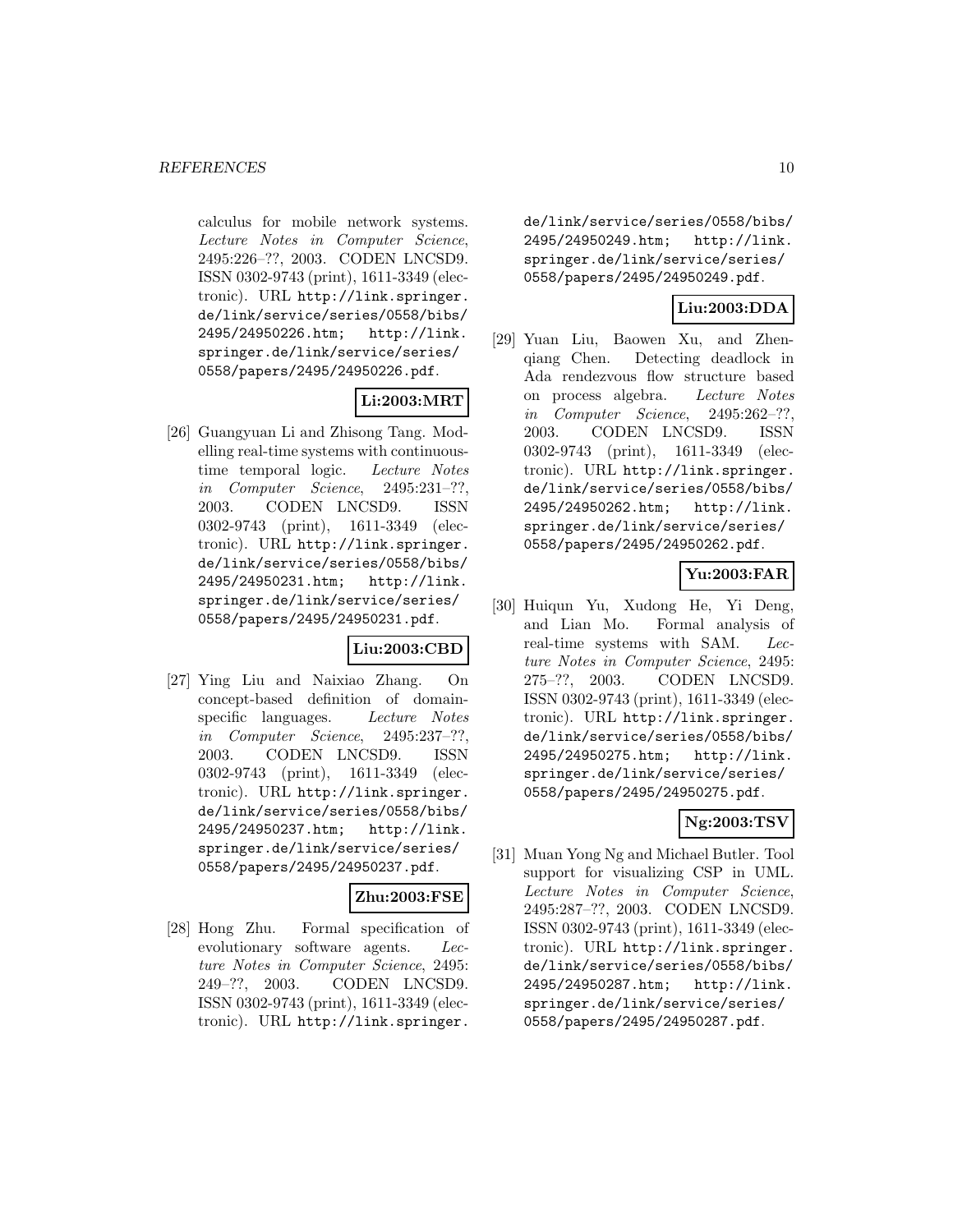# **Celiku:2003:TPS**

[32] Orieta Celiku and Joakim von Wright. Theorem prover support for precondition and correctness calculation. Lecture Notes in Computer Science, 2495: 299–??, 2003. CODEN LNCSD9. ISSN 0302-9743 (print), 1611-3349 (electronic). URL http://link.springer. de/link/service/series/0558/bibs/ 2495/24950299.htm; http://link. springer.de/link/service/series/ 0558/papers/2495/24950299.pdf.

#### **Dong:2003:XBS**

[33] Jin Song Dong, Yuan Fang Li, Jing Sun, Jun Sun, and Hai Wang. XMLbased static type checking and dynamic visualization for TCOZ. Lecture Notes in Computer Science, 2495: 311–??, 2003. CODEN LNCSD9. ISSN 0302-9743 (print), 1611-3349 (electronic). URL http://link.springer. de/link/service/series/0558/bibs/ 2495/24950311.htm; http://link. springer.de/link/service/series/ 0558/papers/2495/24950311.pdf.

# **Goldson:2003:CBS**

[34] Doug Goldson, Greg Reeve, and Steve Reeves.  $\mu$ -chart-based specification and refinement. Lecture Notes in Computer Science, 2495:323– ??, 2003. CODEN LNCSD9. ISSN 0302-9743 (print), 1611-3349 (electronic). URL http://link.springer. de/link/service/series/0558/bibs/ 2495/24950323.htm; http://link. springer.de/link/service/series/ 0558/papers/2495/24950323.pdf.

### **Peuker:2003:TRC**

[35] Sibylle Peuker and Ian Hayes. Towards a refinement calculus for concurrent real-time programs. Lecture Notes in Computer Science, 2495:335– ??, 2003. CODEN LNCSD9. ISSN 0302-9743 (print), 1611-3349 (electronic). URL http://link.springer. de/link/service/series/0558/bibs/ 2495/24950335.htm; http://link. springer.de/link/service/series/ 0558/papers/2495/24950335.pdf.

# **Duran:2003:RAF**

[36] Adolfo Duran, Ana Cavalcanti, and Augusto Sampaio. Refinement algebra for formal bytecode generation. Lecture Notes in Computer Science, 2495:347–??, 2003. CODEN LNCSD9. ISSN 0302-9743 (print), 1611-3349 (electronic). URL http://link.springer. de/link/service/series/0558/bibs/ 2495/24950347.htm; http://link. springer.de/link/service/series/ 0558/papers/2495/24950347.pdf.

# **Chen:2003:FMJ**

[37] Jessica Chen. Formal modelling of Java GUI event handling. Lecture Notes in Computer Science, 2495:359– ??, 2003. CODEN LNCSD9. ISSN 0302-9743 (print), 1611-3349 (electronic). URL http://link.springer. de/link/service/series/0558/bibs/ 2495/24950359.htm; http://link. springer.de/link/service/series/ 0558/papers/2495/24950359.pdf.

#### **Cavalli:2003:NAS**

[38] Ana Cavalli and Stéphane Maag. A new algorithm for service interaction detection. Lecture Notes in Computer Science, 2495:371–??, 2003. CODEN LNCSD9. ISSN 0302-9743 (print), 1611-3349 (electronic). URL http://link.springer.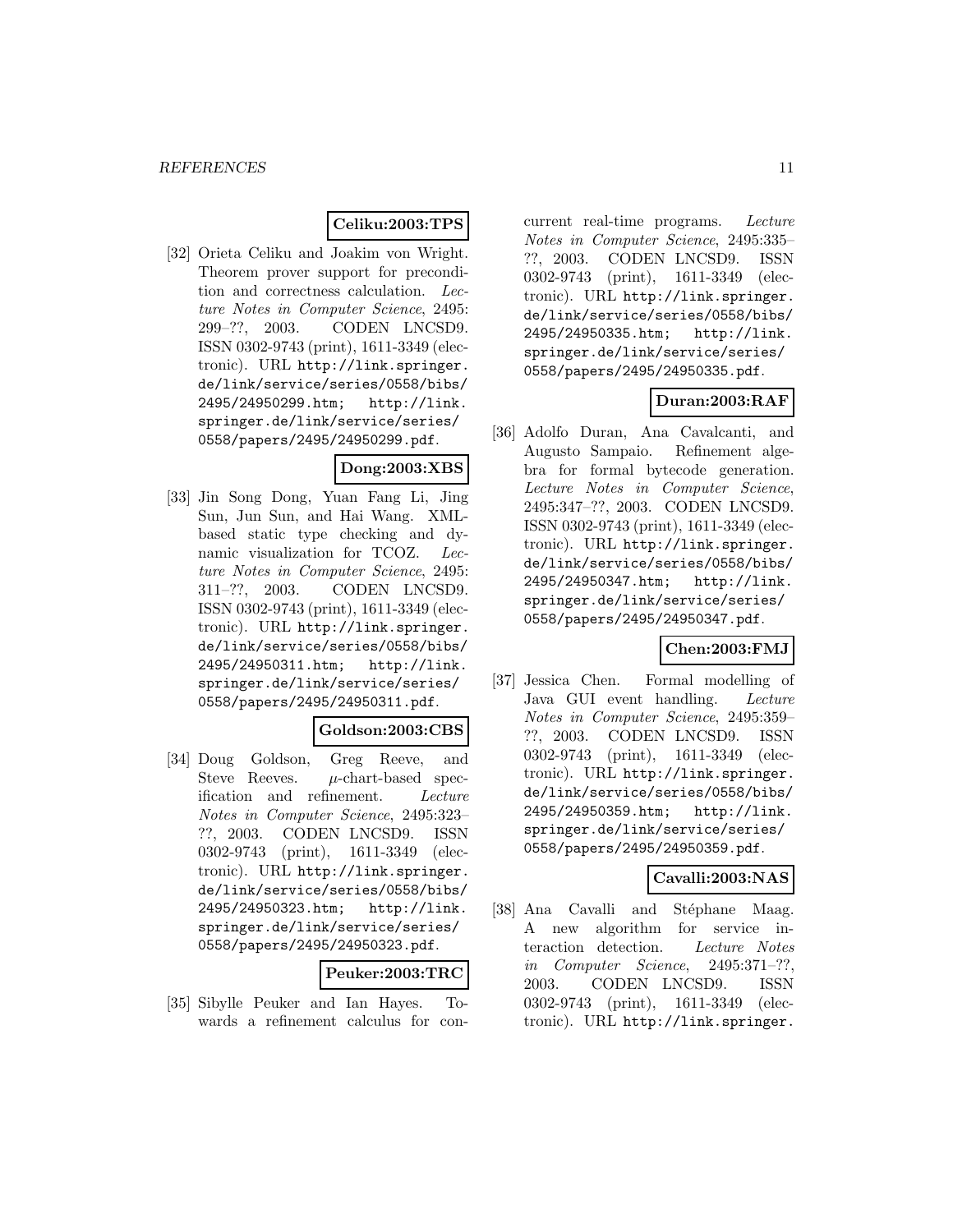de/link/service/series/0558/bibs/ 2495/24950371.htm; http://link. springer.de/link/service/series/ 0558/papers/2495/24950371.pdf.

# **Plosila:2003:SAC**

[39] Juha Plosila and Tiberiu Seceleanu. Specification of an asynchronous on-chip bus. Lecture Notes in Computer Science, 2495:383–??, 2003. CODEN LNCSD9. ISSN 0302-9743 (print), 1611-3349 (electronic). URL http://link.springer. de/link/service/series/0558/bibs/ 2495/24950383.htm; http://link. springer.de/link/service/series/ 0558/papers/2495/24950383.pdf.

# **Pang:2003:ASP**

[40] Jun Pang. Analysis of a security protocol in  $\mu$ CRL. Lecture Notes in Computer Science, 2495:396–??, 2003. CODEN LNCSD9. ISSN 0302-9743 (print), 1611-3349 (electronic). URL http://link.springer. de/link/service/series/0558/bibs/ 2495/24950396.htm; http://link. springer.de/link/service/series/ 0558/papers/2495/24950396.pdf.

# **Davrondjon:2003:DSC**

[41] Gafurov Davrondjon and Tomasz Janowski. Developing a spell-checker for Tajik using RAISE. Lecture Notes in Computer Science, 2495:401–<br>??, 2003. CODEN LNCSD9. ISSN CODEN LNCSD9. ISSN 0302-9743 (print), 1611-3349 (electronic). URL http://link.springer. de/link/service/series/0558/bibs/ 2495/24950401.htm; http://link. springer.de/link/service/series/ 0558/papers/2495/24950401.pdf.

# **Shukur:2003:MTT**

[42] Zarina Shukur, Abdullah Md. Zin, and Ainita Ban. M2Z: A tool for translating a natural language software specification into Z. Lecture Notes in Computer Science, 2495:406– ??, 2003. CODEN LNCSD9. ISSN 0302-9743 (print), 1611-3349 (electronic). URL http://link.springer. de/link/service/series/0558/bibs/ 2495/24950406.htm; http://link. springer.de/link/service/series/ 0558/papers/2495/24950406.pdf.

# **Anderson:2003:AIT**

[43] Hugh Anderson. Abstract interpretation with a theorem prover. Lecture Notes in Computer Science, 2495: 411–??, 2003. CODEN LNCSD9. ISSN 0302-9743 (print), 1611-3349 (electronic). URL http://link.springer. de/link/service/series/0558/bibs/ 2495/24950411.htm; http://link. springer.de/link/service/series/ 0558/papers/2495/24950411.pdf.

# **Roychoudhury:2003:FRA**

[44] Abhik Roychoudhury. Formal reasoning about hardware and software memory models. Lecture Notes in Computer Science, 2495:423–??, 2003. CODEN LNCSD9. ISSN 0302-9743 (print), 1611-3349 (electronic). URL http://link.springer. de/link/service/series/0558/bibs/ 2495/24950423.htm; http://link. springer.de/link/service/series/ 0558/papers/2495/24950423.pdf.

# **Wang:2003:SHA**

[45] Ji Wang, Wei Dong, and Zhi-Chang Qi. Slicing hierarchical automata for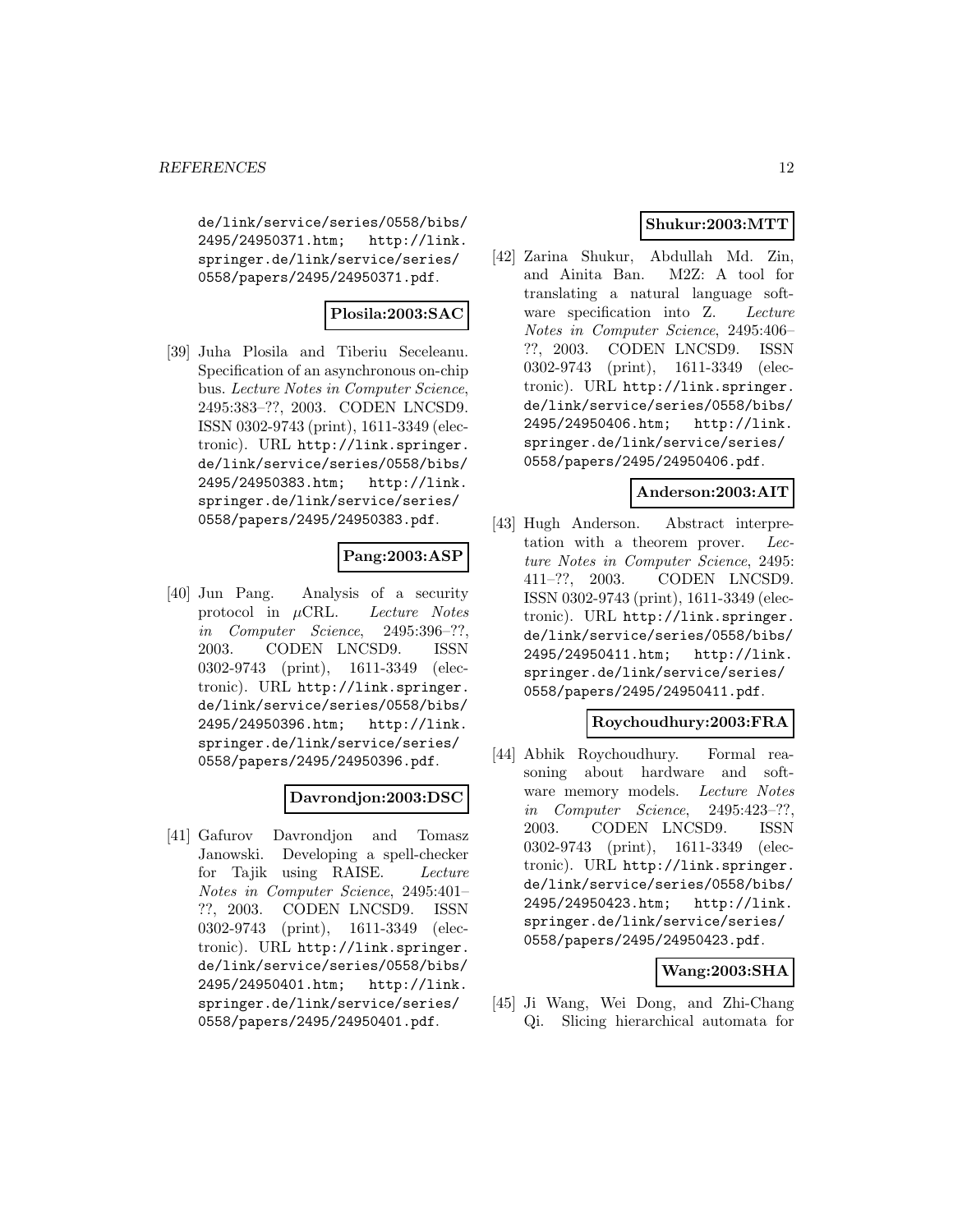model checking UML statecharts. Lecture Notes in Computer Science, 2495: 435–??, 2003. CODEN LNCSD9. ISSN 0302-9743 (print), 1611-3349 (electronic). URL http://link.springer. de/link/service/series/0558/bibs/ 2495/24950435.htm; http://link. springer.de/link/service/series/ 0558/papers/2495/24950435.pdf.

# **Zobair:2003:FVS**

[46] M. Hasan Zobair and Sofiène Tahar. Formal verification of a SONET telecom system block. Lecture Notes in Computer Science, 2495:447–??, 2003. CODEN LNCSD9. ISSN 0302-9743 (print), 1611-3349 (electronic). URL http://link.springer. de/link/service/series/0558/bibs/ 2495/24950447.htm; http://link. springer.de/link/service/series/ 0558/papers/2495/24950447.pdf.

# **Abdel-Hamid:2003:EHV**

[47] Amr T. Abdel-Hamid, Sofiène Tahar, and John Harrison. Enabling hardware verification through design changes. Lecture Notes in Computer Science, 2495:459–??, 2003. CODEN LNCSD9. ISSN 0302-9743 (print), 1611-3349 (electronic). URL http://link.springer. de/link/service/series/0558/bibs/ 2495/24950459.htm; http://link. springer.de/link/service/series/ 0558/papers/2495/24950459.pdf.

# **Wimmel:2003:SBT**

[48] Guido Wimmel and Jan Jürjens. Specification-based test generation for security-critical systems using mutations. Lecture Notes in Computer Science, 2495:471–??, 2003. CODEN LNCSD9. ISSN 0302-9743 (print),

1611-3349 (electronic). URL http: //link.springer.de/link/service/ series/0558/bibs/2495/24950471. htm; http://link.springer.de/ link/service/series/0558/papers/ 2495/24950471.pdf.

# **Diab:2003:FDF**

[49] Hassan Diab, Marc Frappier, and Richard St-Denis. A formal definition of function points for automated measurement of B specifications. Lecture Notes in Computer Science, 2495: 483–??, 2003. CODEN LNCSD9. ISSN 0302-9743 (print), 1611-3349 (electronic). URL http://link.springer. de/link/service/series/0558/bibs/ 2495/24950483.htm; http://link. springer.de/link/service/series/ 0558/papers/2495/24950483.pdf.

### **Guo:2003:MCT**

[50] Fan Guo, YiYun Chen, and Rong-Gui Hu. Machine code type safety. Lecture Notes in Computer Science, 2495:495–??, 2003. CODEN LNCSD9. ISSN 0302-9743 (print), 1611-3349 (electronic). URL http://link.springer. de/link/service/series/0558/bibs/ 2495/24950495.htm; http://link. springer.de/link/service/series/ 0558/papers/2495/24950495.pdf.

# **Jiang:2003:FSS**

[51] Yan-Bing Jiang, Wei-Zhong Shao, Zhi-Yi Ma, and Yao-Dong Feng. On the formalized semantics of static modeling elements in UML. Lecture Notes in Computer Science, 2495:500– ??, 2003. CODEN LNCSD9. ISSN 0302-9743 (print), 1611-3349 (electronic). URL http://link.springer. de/link/service/series/0558/bibs/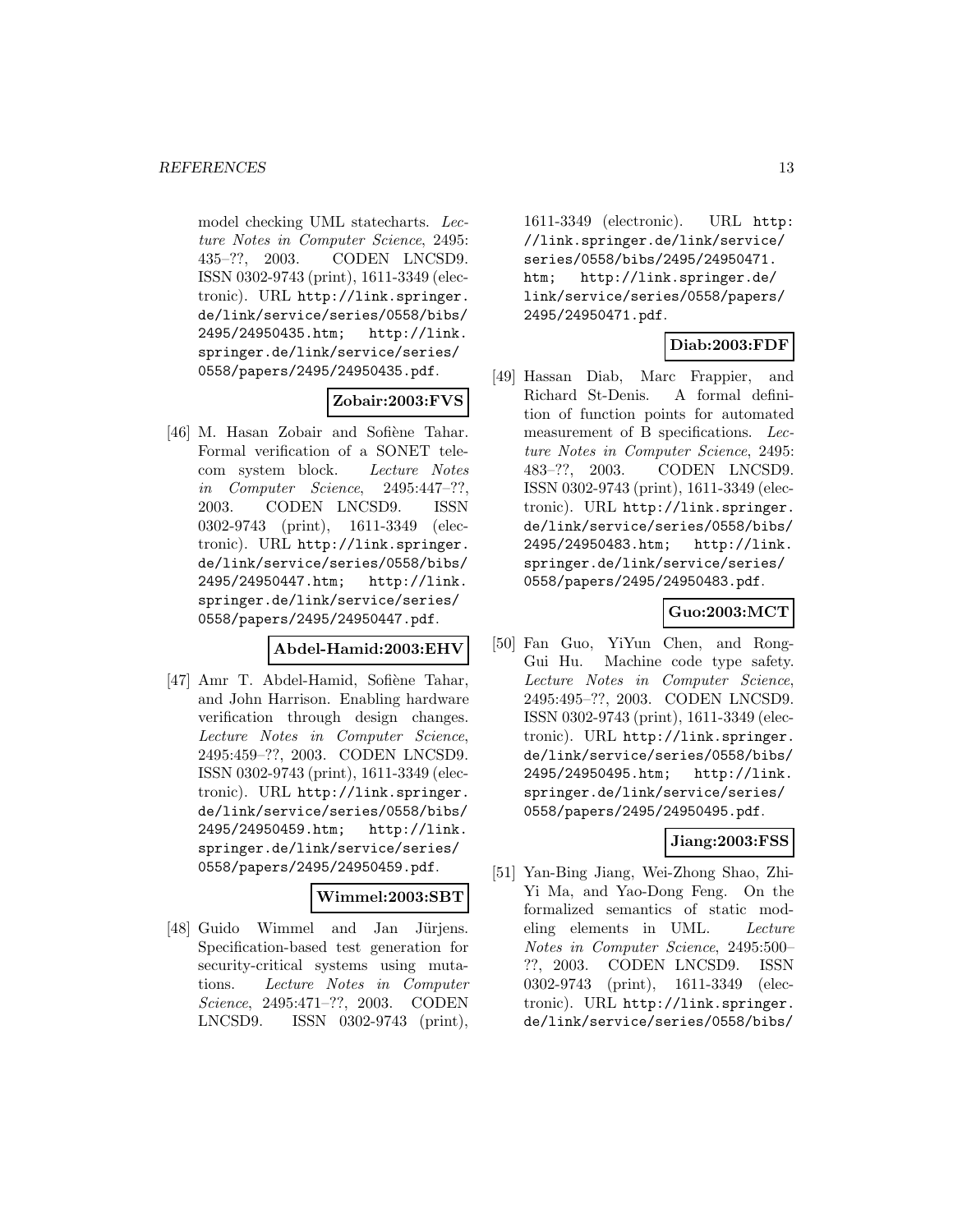2495/24950500.htm; http://link. springer.de/link/service/series/ 0558/papers/2495/24950500.pdf.

### **Hammad:2003:BSU**

[52] Ahmed Hammad, Bruno Tatibouët, Jean-Christophe Voisinet, and Weiping Wu. From a B specification to UML StateChart diagrams. Lecture Notes in Computer Science, 2495:511– ??, 2003. CODEN LNCSD9. ISSN 0302-9743 (print), 1611-3349 (electronic). URL http://link.springer. de/link/service/series/0558/bibs/ 2495/24950511.htm; http://link. springer.de/link/service/series/ 0558/papers/2495/24950511.pdf.

# **Miao:2003:FUM**

[53] Huaikou Miao, Ling Liu, and Li Li. Formalizing UML models with Object-Z. Lecture Notes in Computer Science, 2495:523–??, 2003. CODEN LNCSD9. ISSN 0302-9743 (print), 1611-3349 (electronic). URL http://link.springer. de/link/service/series/0558/bibs/ 2495/24950523.htm; http://link. springer.de/link/service/series/ 0558/papers/2495/24950523.pdf.

# **Liu:2003:UTS**

[54] Zhiming Liu, Xiaoshan Li, and Jifeng He. Using transition systems to unify UML models. Lecture Notes in Computer Science, 2495:535–??, 2003. CODEN LNCSD9. ISSN 0302-9743 (print), 1611-3349 (electronic). URL http://link.springer. de/link/service/series/0558/bibs/ 2495/24950535.htm; http://link. springer.de/link/service/series/ 0558/papers/2495/24950535.pdf.

# **Kim:2003:FMA**

[55] Soon-Kyeong Kim and David Carrington. A formal metamodeling approach to a transformation between the UML state machine and Object-Z. Lecture Notes in Computer Science, 2495:548–??, 2003. CODEN LNCSD9. ISSN 0302-9743 (print), 1611-3349 (electronic). URL http://link.springer. de/link/service/series/0558/bibs/ 2495/24950548.htm; http://link. springer.de/link/service/series/ 0558/papers/2495/24950548.pdf.

# **Bordbar:2003:UAD**

[56] Behzad Bordbar, John Derrick, and Gill Waters. A UML approach to the design of open distributed systems. Lecture Notes in Computer Science, 2495:561–??, 2003. CODEN LNCSD9. ISSN 0302-9743 (print), 1611-3349 (electronic). URL http://link.springer. de/link/service/series/0558/bibs/ 2495/24950561.htm; http://link. springer.de/link/service/series/ 0558/papers/2495/24950561.pdf.

# **Shankar:2003:SMR**

[57] Subash Shankar. A semantic model of real-time UML. Lecture Notes in Computer Science, 2495:573–??, 2003. CODEN LNCSD9. ISSN 0302-9743 (print), 1611-3349 (electronic). URL http://link.springer. de/link/service/series/0558/bibs/ 2495/24950573.htm; http://link. springer.de/link/service/series/ 0558/papers/2495/24950573.pdf.

# **Ming:2003:ROO**

[58] Zhong Ming, Shi xian Li, and Xiu rong Fang. Research on ontology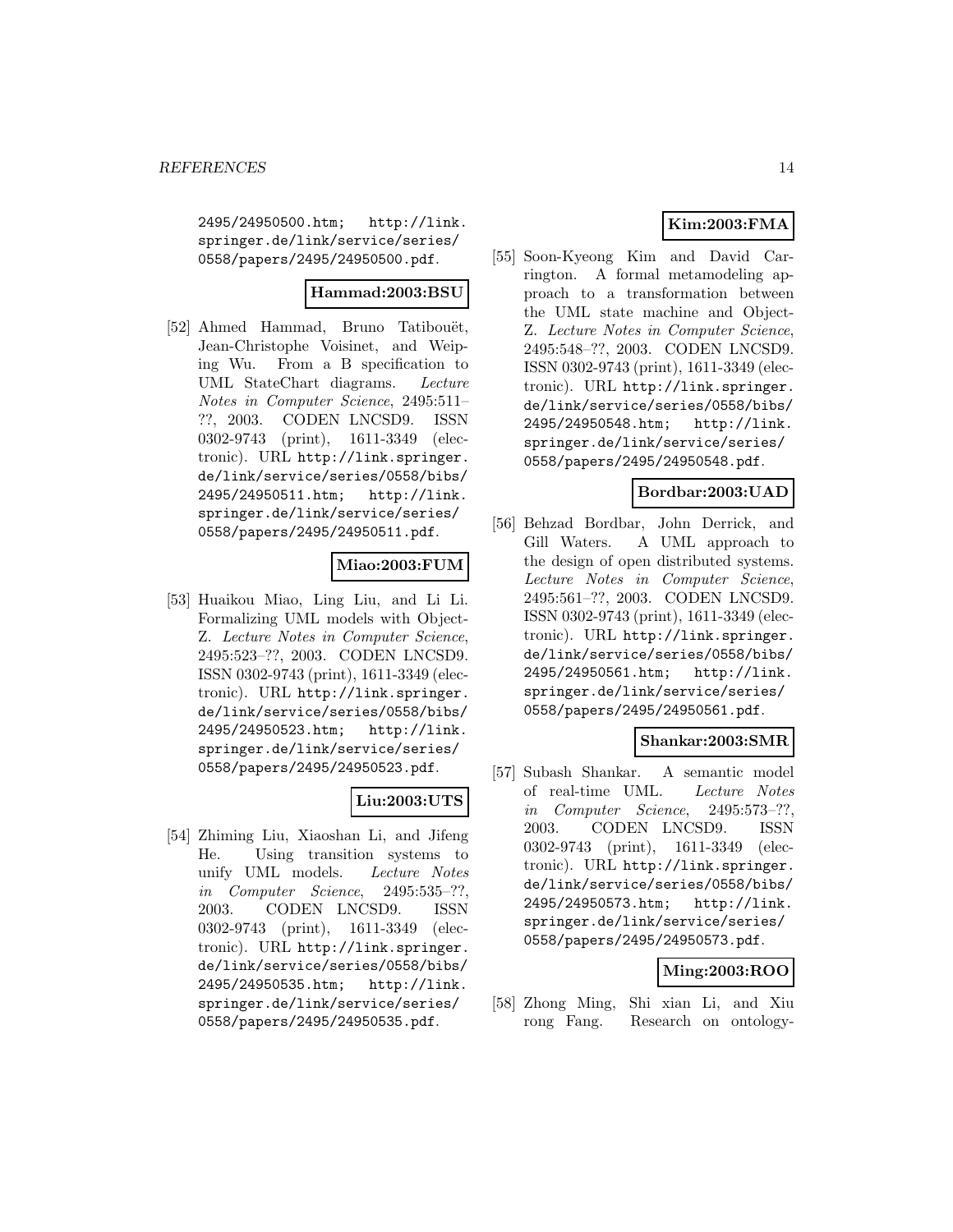oriented domain analysis on MIS. Lecture Notes in Computer Science, 2495: 578–??, 2003. CODEN LNCSD9. ISSN 0302-9743 (print), 1611-3349 (electronic). URL http://link.springer. de/link/service/series/0558/bibs/ 2495/24950578.htm; http://link. springer.de/link/service/series/ 0558/papers/2495/24950578.pdf.

# **Gan:2003:RDM**

[59] Zaobin Gan, Chuanbo Chen, and Xiandeng Pei. A requirements description model based on conditional directed graphs. Lecture Notes in Computer Science, 2495:583–??, 2003. CODEN LNCSD9. ISSN 0302-9743 (print), 1611-3349 (electronic). URL http://link.springer. de/link/service/series/0558/bibs/ 2495/24950583.htm; http://link. springer.de/link/service/series/ 0558/papers/2495/24950583.pdf.

#### **Smith:2003:IRS**

[60] Graeme Smith. Introducing reference semantics via refinement. Lecture Notes in Computer Science, 2495: 588–??, 2003. CODEN LNCSD9. ISSN 0302-9743 (print), 1611-3349 (electronic). URL http://link.springer. de/link/service/series/0558/bibs/ 2495/24950588.htm; http://link. springer.de/link/service/series/ 0558/papers/2495/24950588.pdf.

# **Zhu:2003:SCN**

[61] Huibiao Zhu, Jonathan P. Bowen, and Jifeng He. Soundness, completeness and non-redundancy of operational semantics for Verilog based on denotational semantics. Lecture Notes in Computer Science, 2495:600–

??, 2003. CODEN LNCSD9. ISSN 0302-9743 (print), 1611-3349 (electronic). URL http://link.springer. de/link/service/series/0558/bibs/ 2495/24950600.htm; http://link. springer.de/link/service/series/ 0558/papers/2495/24950600.pdf.

# **Sherif:2003:TTM**

[62] Adnan Sherif and Jifeng He. Towards a time model for Circus. Lecture Notes in Computer Science, 2495: 613–??, 2003. CODEN LNCSD9. ISSN 0302-9743 (print), 1611-3349 (electronic). URL http://link.springer. de/link/service/series/0558/bibs/ 2495/24950613.htm; http://link. springer.de/link/service/series/ 0558/papers/2495/24950613.pdf.

# **Anonymous:2003:AIg**

[63] Anonymous. Author index. Lecture Notes in Computer Science, 2495: 625–??, 2003. CODEN LNCSD9. ISSN 0302-9743 (print), 1611-3349 (electronic). URL http://link. springer.de/link/service/series/ 0558/papers/2495/2495auth.pdf.

#### **Bellare:2003:FSP**

[64] Mihir Bellare and Bennet Yee. Forwardsecurity in private-key cryptography. Lecture Notes in Computer Science, 2612:1–18, 2003. CODEN LNCSD9. ISSN 0302-9743 (print), 1611-3349 (electronic).

#### **Dodis:2003:IRP**

[65] Yevgeniy Dodis, Matt Franklin, Jonathan Katz, Atsuko Miyaji, and Moti Yung. Intrusion-resilient public-key encryption. Lecture Notes in Computer Science, 2612:19–32, 2003. CODEN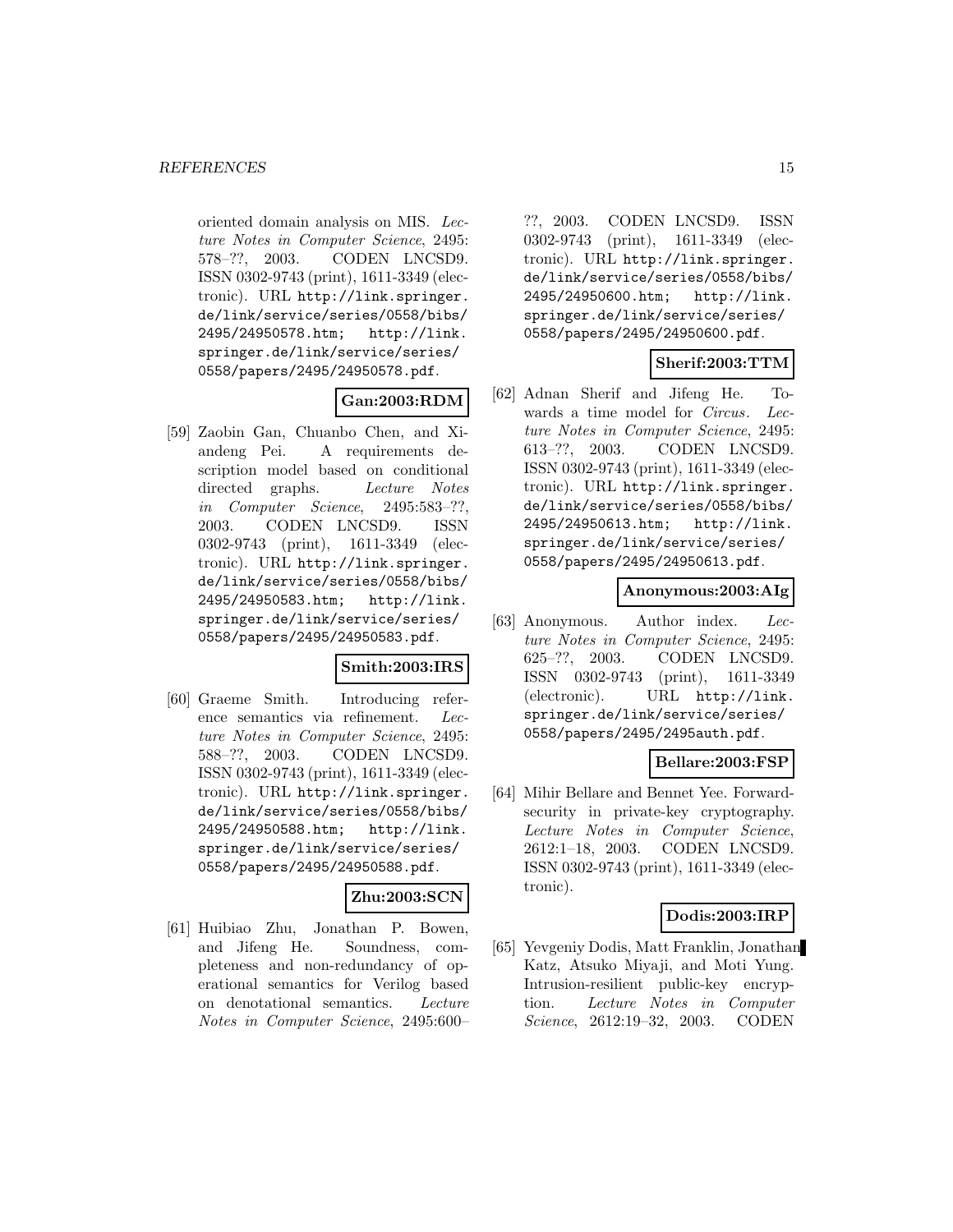LNCSD9. ISSN 0302-9743 (print), 1611- 3349 (electronic).

**Kurosawa:2003:TTK**

[66] Kaoru Kurosawa and Tetsu Iwata. TMAC: Two-key CBC MAC. Lecture Notes in Computer Science, 2612:33–49, 2003. CODEN LNCSD9. ISSN 0302- 9743 (print), 1611-3349 (electronic).

# **Whiting:2003:MPH**

[67] Douglas L. Whiting and Michael J. Sabin. Montgomery prime hashing for message authentication. Lecture Notes in Computer Science, 2612:50–67, 2003. CODEN LNCSD9. ISSN 0302-9743 (print), 1611-3349 (electronic).

# **Lee:2003:APS**

[68] Jung-Yeun Lee, Jung Hee Cheon, and Seungjoo Kim. An analysis of proxy signatures: Is a secure channel necessary? Lecture Notes in Computer Science, 2612:68–79, 2003. CODEN LNCSD9. ISSN 0302-9743 (print), 1611- 3349 (electronic).

# **Galbraith:2003:IAU**

[69] Steven D. Galbraith and Wenbo Mao. Invisibility and anonymity of undeniable and confirmer signatures. Lecture Notes in Computer Science, 2612:80–97, 2003. CODEN LNCSD9. ISSN 0302- 9743 (print), 1611-3349 (electronic).

# **Boneh:2003:SSS**

[70] Dan Boneh, Ilya Mironov, and Victor Shoup. A secure signature scheme from bilinear maps. Lecture Notes in Computer Science, 2612:98–110, 2003. CO-DEN LNCSD9. ISSN 0302-9743 (print), 1611-3349 (electronic).

# **Smart:2003:ACU**

[71] Nigel P. Smart. Access control using pairing based cryptography. Lecture Notes in Computer Science, 2612: 111–121, 2003. CODEN LNCSD9. ISSN 0302-9743 (print), 1611-3349 (electronic).

# **Hoffstein:2003:NDS**

[72] Jeffrey Hoffstein, Nick Howgrave-Graham, Jill Pipher, Joseph H. Silverman, and William Whyte. NTRUSIGN: Digital signatures using the NTRU lattice. Lecture Notes in Computer Science, 2612:122–140, 2003. CODEN LNCSD9. ISSN 0302-9743 (print), 1611-3349 (electronic).

# **Courtois:2003:AXA**

[73] Nicolas T. Courtois and Jacques Patarin. About the XL algorithm over GF(2). Lecture Notes in Computer Science, 2612:141–157, 2003. CODEN LNCSD9. ISSN 0302-9743 (print), 1611- 3349 (electronic).

# **Bertoni:2003:EAA**

[74] Guido Bertoni, Jorge Guajardo, Sandeep Kumar, Gerardo Orlando, Christof Paar, and Thomas Wollinger. Efficient  $GF(p^m)$  arithmetic architectures for cryptographic applications. Lecture Notes in Computer Science, 2612: 158–175, 2003. CODEN LNCSD9. ISSN 0302-9743 (print), 1611-3349 (electronic).

# **Xiao:2003:HPC**

[75] Lu Xiao and Howard M. Heys. Hardware performance characterization of block cipher structures. Lecture Notes in Computer Science, 2612:176–192, 2003. CO-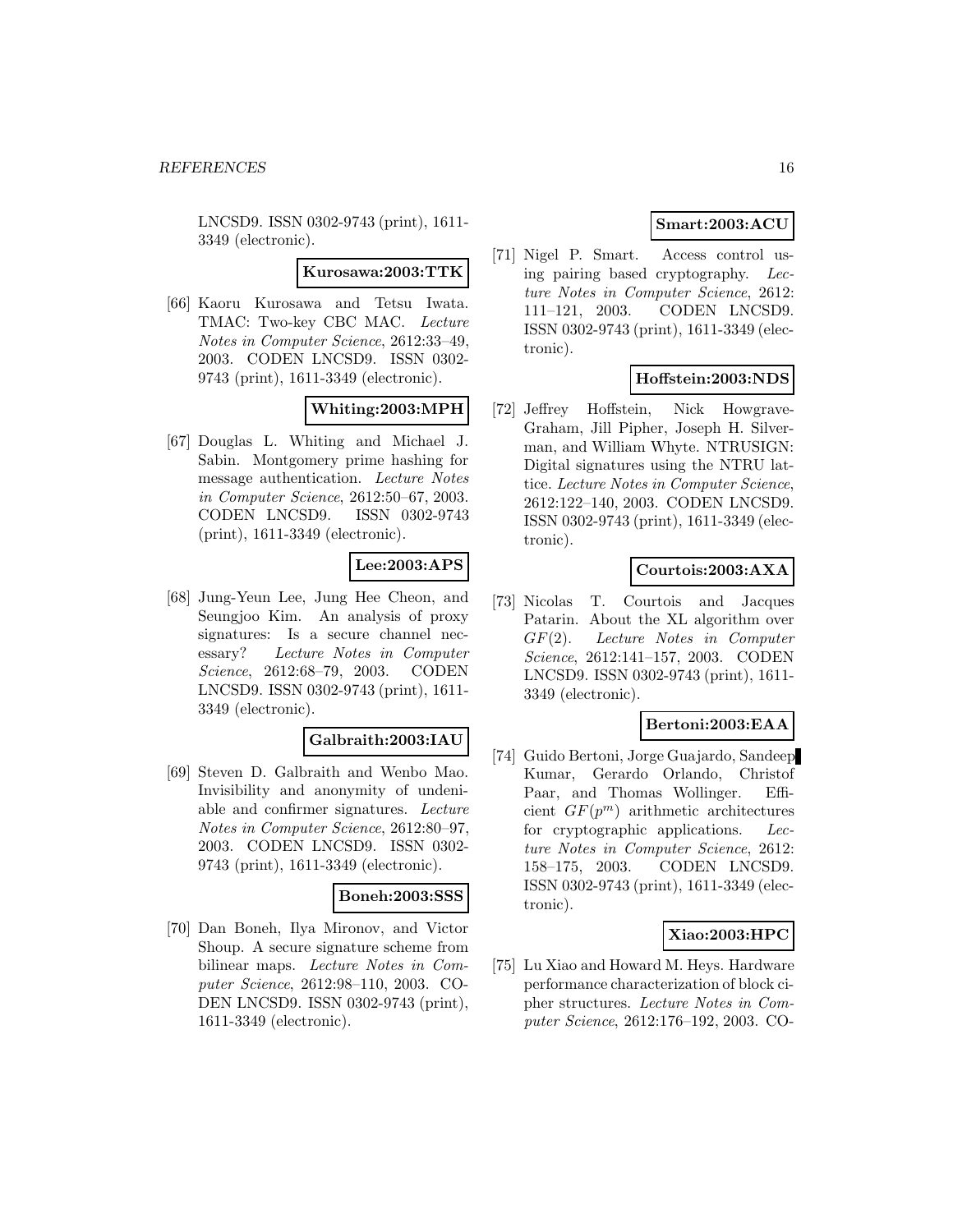DEN LNCSD9. ISSN 0302-9743 (print), 1611-3349 (electronic).

### **Ding:2003:SIB**

[76] Xuhua Ding and Gene Tsudik. Simple identity-based cryptography with mediated RSA. Lecture Notes in Computer Science, 2612:193–210, 2003. CODEN LNCSD9. ISSN 0302-9743 (print), 1611- 3349 (electronic).

### **Malone-Lee:2003:TBO**

[77] John Malone-Lee and Wenbo Mao. Two birds one stone: Signcryption using RSA. Lecture Notes in Computer Science, 2612:211–225, 2003. CODEN LNCSD9. ISSN 0302-9743 (print), 1611- 3349 (electronic).

# **Berson:2003:CAB**

[78] Tom Berson. Cryptography after the bubble: How to make an impact on the world. Lecture Notes in Computer Science, 2612:226, 2003. CODEN LNCSD9. ISSN 0302-9743 (print), 1611-3349 (electronic).

#### **Kim:2003:RCC**

[79] Seungjoo Kim, Masahiro Mambo, and Yuliang Zheng. Rethinking chosenciphertext security under Kerckhoffs' assumption. Lecture Notes in Computer Science, 2612:227–243, 2003. CODEN LNCSD9. ISSN 0302-9743 (print), 1611- 3349 (electronic).

#### **Moller:2003:PSP**

[80] Bodo Möller. Provably secure public-key encryption for length-preserving Chaumian mixes. Lecture Notes in Computer Science, 2612:244–262, 2003. CODEN LNCSD9. ISSN 0302-9743 (print), 1611- 3349 (electronic).

# **DArco:2003:FTD**

[81] Paolo D'Arco and Douglas R. Stinson. Fault tolerant and distributed broadcast encryption. Lecture Notes in Computer Science, 2612:263–280, 2003. CODEN LNCSD9. ISSN 0302-9743 (print), 1611- 3349 (electronic).

# **Wang:2003:SGP**

[82] Huaxiong Wang and Josef Pieprzyk. Shared generation of pseudo-random functions with cumulative maps. Lecture Notes in Computer Science, 2612: 281–294, 2003. CODEN LNCSD9. ISSN 0302-9743 (print), 1611-3349 (electronic).

# **Goodrich:2003:ADS**

[83] Michael T. Goodrich, Roberto Tamassia, Nikos Triandopoulos, and Robert Cohen. Authenticated data structures for graph and geometric searching. Lecture Notes in Computer Science, 2612: 295–313, 2003. CODEN LNCSD9. ISSN 0302-9743 (print), 1611-3349 (electronic).

#### **Jakobsson:2003:FMT**

[84] Markus Jakobsson, Tom Leighton, Silvio Micali, and Michael Szydlo. Fractal Merkle tree representation and traversal. Lecture Notes in Computer Science, 2612:314–326, 2003. CODEN LNCSD9. ISSN 0302-9743 (print), 1611-3349 (electronic).

# **Shamir:2003:RS**

[85] Adi Shamir. RSA shortcuts. Lecture Notes in Computer Science, 2612:327, 2003. CODEN LNCSD9. ISSN 0302- 9743 (print), 1611-3349 (electronic).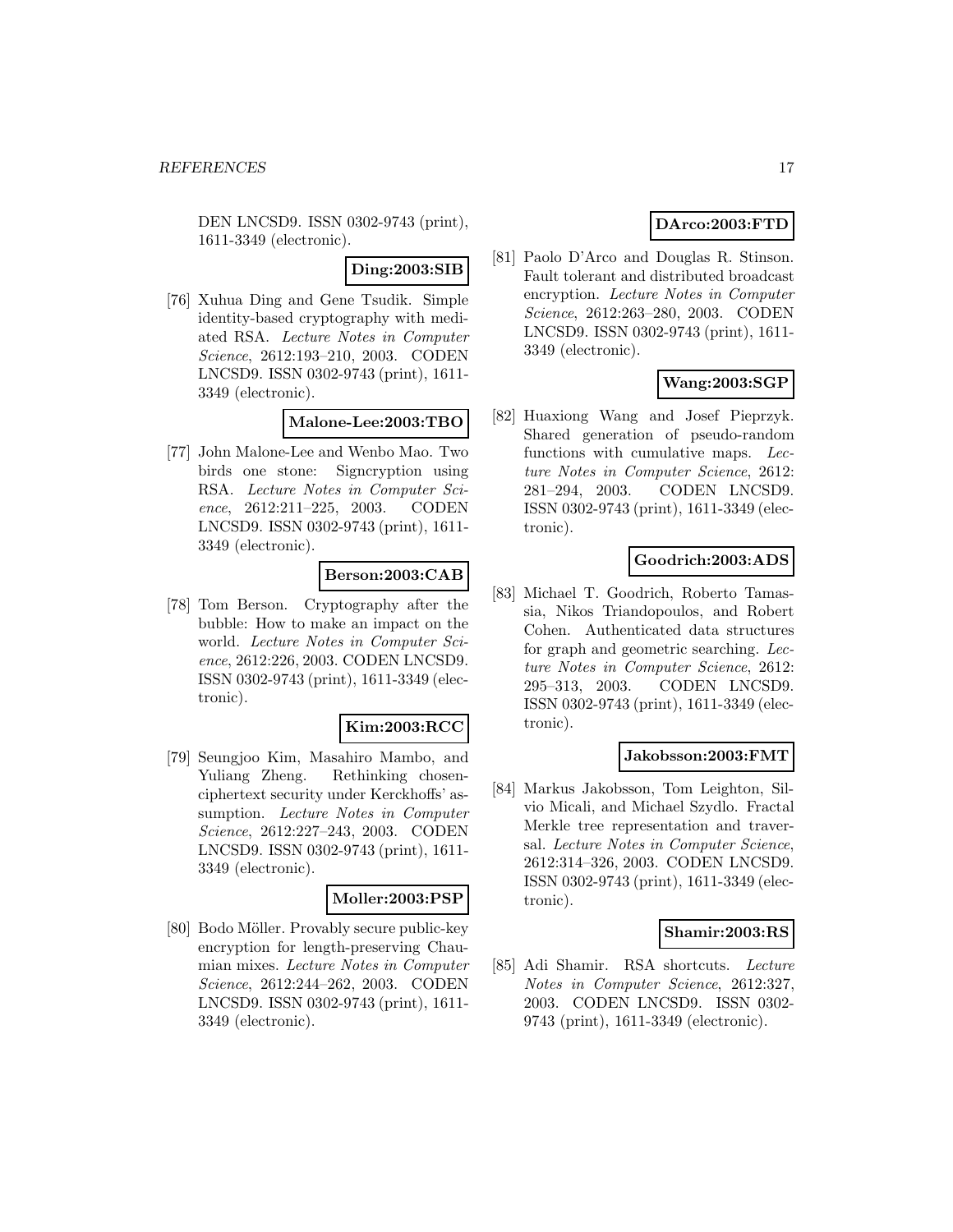#### **Okeya:2003:WNM**

[86] Katsuyuki Okeya and Tsuyoshi Takagi. The width-w NAF method provides small memory and fast elliptic scalar multiplications secure against side channel attacks. Lecture Notes in Computer Science, 2612:328–342, 2003. CODEN LNCSD9. ISSN 0302-9743 (print), 1611- 3349 (electronic).

#### **Montgomery:2003:FEC**

[87] Peter L. Montgomery, Kirsten Eisenträger, [92] Anonymous. Front matter. Lecand Kristin Lauter. Fast elliptic curve arithmetic and improved Weil pairing evaluation. Lecture Notes in Computer Science, 2612:343–354, 2003. CODEN LNCSD9. ISSN 0302-9743 (print), 1611- 3349 (electronic).

# **Xu:2003:TEP**

[88] Shouhuai Xu and Ravi Sandhu. Two efficient and provably secure schemes for server-assisted threshold signatures. Lecture Notes in Computer Science, 2612:355–372, 2003. CODEN LNCSD9. ISSN 0302-9743 (print), 1611-3349 (electronic).

#### **Gennaro:2003:SAP**

[89] Rosario Gennaro, Stanislaw Jarecki, Hugo Krawczyk, and Tal Rabin. Secure applications of Pedersen's distributed key generation protocol. Lecture Notes in Computer Science, 2612:373–390, 2003. CODEN LNCSD9. ISSN 0302- 9743 (print), 1611-3349 (electronic).

#### **Walter:2003:STM**

[90] Colin D. Walter. Seeing through MIST given a small fraction of an RSA private key. Lecture Notes in Computer Science, 2612:391–402, 2003. CODEN LNCSD9.

ISSN 0302-9743 (print), 1611-3349 (electronic).

#### **Crepeau:2003:SBR**

[91] Claude Crépeau and Alain Slakmon. Simple backdoors for RSA key generation. Lecture Notes in Computer Science, 2612:403–416, 2003. CODEN LNCSD9. ISSN 0302-9743 (print), 1611- 3349 (electronic).

#### **Anonymous:2003:FM**

ture Notes in Computer Science, 2656: i–xiv, 2003. CODEN LNCSD9. ISSN 0302-9743 (print), 1611-3349 (electronic). URL http://link. springer.com/content/pdf/bfm:978- 3-540-39200-2/1.pdf.

### **Joux:2003:CEM**

[93] Antoine Joux. Cryptanalysis of the EMD mode of operation. Lecture Notes in Computer Science, 2656:1–16, 2003. CODEN LNCSD9. ISSN 0302-9743 (print), 1611-3349 (electronic). URL http://link.springer.com/content/ pdf/10.1007/3-540-39200-9\_1.pdf.

# **Junod:2003:OLD**

[94] Pascal Junod. On the optimality of linear, differential, and sequential distinguishers. Lecture Notes in Computer Science, 2656:17–32, 2003. CODEN LNCSD9. ISSN 0302-9743 (print), 1611- 3349 (electronic). URL http://link. springer.com/content/pdf/10.1007/ 3-540-39200-9\_2.pdf.

#### **Biryukov:2003:TCL**

[95] Alex Biryukov, Christophe De Cannière, An Braeken, and Bart Preneel. A toolbox for cryptanalysis: Linear and affine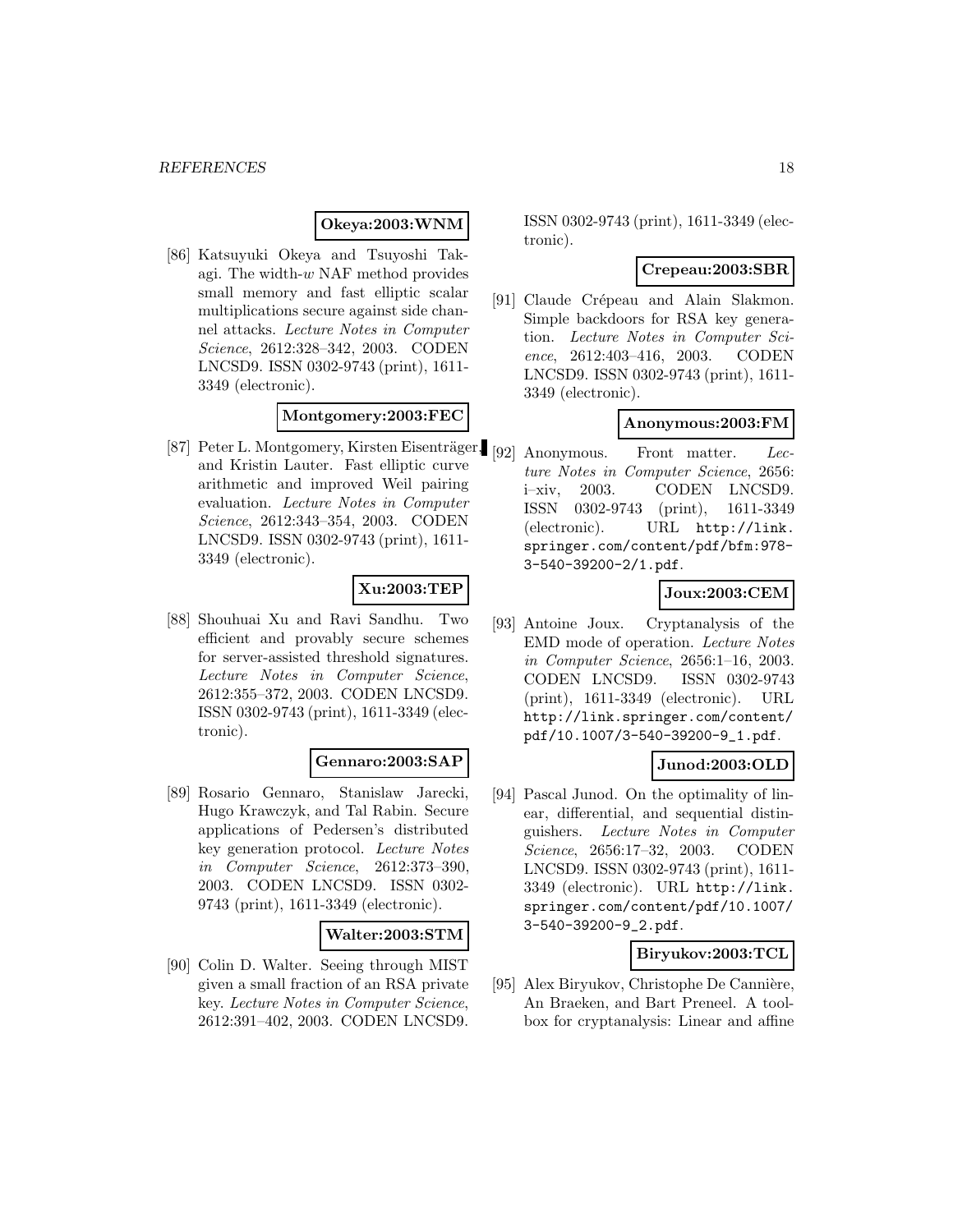equivalence algorithms. Lecture Notes in Computer Science, 2656:33–50, 2003. CODEN LNCSD9. ISSN 0302-9743 (print), 1611-3349 (electronic). URL http://link.springer.com/content/ pdf/10.1007/3-540-39200-9\_3.pdf.

# **Fitzi:2003:TTB**

[96] Matthias Fitzi, Martin Hirt, Thomas Holenstein, and Jürg Wullschleger. Twothreshold broadcast and detectable multi-party computation. Lecture Notes in Computer Science, 2656:51–67, 2003. CODEN LNCSD9. ISSN 0302-9743 (print), 1611-3349 (electronic). URL http://link.springer.com/content/ pdf/10.1007/3-540-39200-9\_4.pdf.

# **Canetti:2003:LUC**

[97] Ran Canetti, Eyal Kushilevitz, and Yehuda Lindell. On the limitations of universally composable two-party computation without set-up assumptions. Lecture Notes in Computer Science, 2656:68–86, 2003. CODEN LNCSD9. ISSN 0302-9743 (print), 1611- 3349 (electronic). URL http://link. springer.com/content/pdf/10.1007/ 3-540-39200-9\_5.pdf.

# **Pinkas:2003:FST**

[98] Benny Pinkas. Fair secure two-party computation. Lecture Notes in Computer Science, 2656:87–105, 2003. CO-DEN LNCSD9. ISSN 0302-9743 (print), 1611-3349 (electronic). URL http:// link.springer.com/content/pdf/10. 1007/3-540-39200-9\_6.pdf.

# **Gaj:2003:FME**

[99] Kris Gaj and Arkadiusz Orłowski. Facts and myths of Enigma: Breaking stereotypes. Lecture Notes in Computer Sci-

ence, 2656:106–122, 2003. CODEN LNCSD9. ISSN 0302-9743 (print), 1611- 3349 (electronic). URL http://link. springer.com/content/pdf/10.1007/ 3-540-39200-9\_7.pdf.

# **Zhao:2003:RZK**

[100] Yunlei Zhao, Xiaotie Deng, C. H. Lee, and Hong Zhu. Resettable zero-knowledge in the weak public-key model. Lecture Notes in Computer Science, 2656:123–139, 2003. CODEN LNCSD9. ISSN 0302-9743 (print), 1611- 3349 (electronic). URL http://link. springer.com/content/pdf/10.1007/ 3-540-39200-9\_8.pdf.

# **Micciancio:2003:SCE**

[101] Daniele Micciancio and Erez Petrank. Simulatable commitments and efficient concurrent zero-knowledge. Lecture Notes in Computer Science, 2656: 140–159, 2003. CODEN LNCSD9. ISSN 0302-9743 (print), 1611-3349 (electronic). URL http://link. springer.com/content/pdf/10.1007/ 3-540-39200-9\_9.pdf.

# **Pass:2003:SQP**

[102] Rafael Pass. Simulation in quasipolynomial time, and its application to protocol composition. Lecture Notes in Computer Science, 2656:160–176, 2003. CODEN LNCSD9. ISSN 0302-9743 (print), 1611-3349 (electronic). URL http://link.springer.com/content/ pdf/10.1007/3-540-39200-9\_10.pdf.

#### **Garay:2003:SZK**

[103] Juan A. Garay, Philip MacKenzie, and Ke Yang. Strengthening zeroknowledge protocols using signatures. Lecture Notes in Computer Science,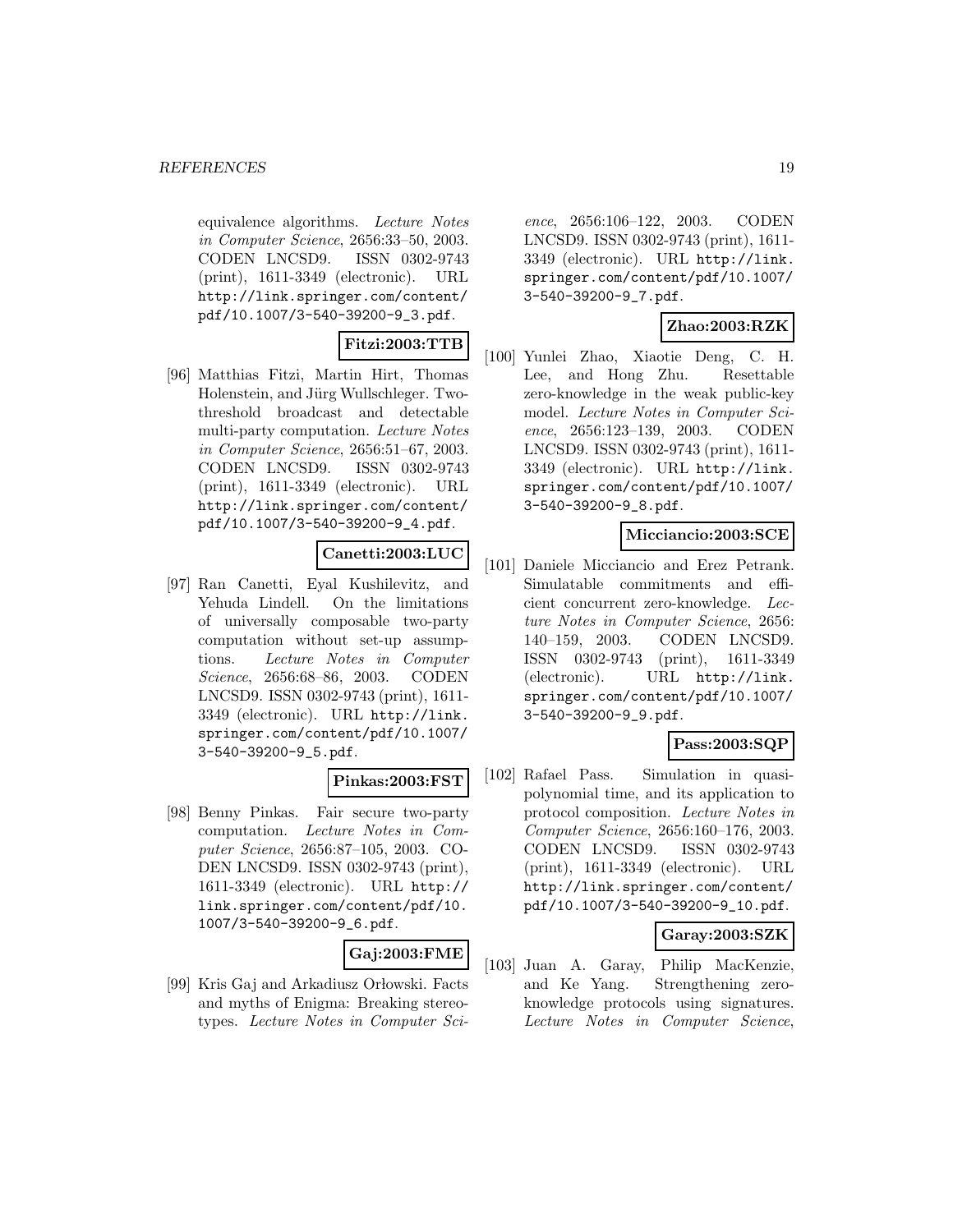2656:177–194, 2003. CODEN LNCSD9. ISSN 0302-9743 (print), 1611-3349 (electronic). URL http://link. springer.com/content/pdf/10.1007/ 3-540-39200-9\_11.pdf.

### **Hast:2003:NOS**

[104] Gustav Hast. Nearly one-sided tests and the Goldreich–Levin predicate. Lecture Notes in Computer Science, 2656: 195–210, 2003. CODEN LNCSD9. ISSN 0302-9743 (print), 1611-3349 (electronic). URL http://link. springer.com/content/pdf/10.1007/ 3-540-39200-9\_12.pdf.

# **Katz:2003:ENM**

[105] Jonathan Katz. Efficient and nonmalleable proofs of plaintext knowledge and applications. Lecture Notes in Computer Science, 2656:211–228, 2003. CO-DEN LNCSD9. ISSN 0302-9743 (print), 1611-3349 (electronic). URL http:// link.springer.com/content/pdf/10. 1007/3-540-39200-9\_13.pdf.

# **Augot:2003:PKE**

[106] Daniel Augot and Matthieu Finiasz. A public key encryption scheme based on the polynomial reconstruction problem. Lecture Notes in Computer Science, 2656:229–240, 2003. CODEN LNCSD9. ISSN 0302-9743 (print), 1611- 3349 (electronic). URL http://link. springer.com/content/pdf/10.1007/ 3-540-39200-9\_14.pdf.

# **Lindell:2003:SCC**

[107] Yehuda Lindell. A simpler construction of CCA2-secure public-key encryption under general assumptions. Lecture Notes in Computer Science, 2656: 241–254, 2003. CODEN LNCSD9.

ISSN 0302-9743 (print), 1611-3349 (electronic). URL http://link. springer.com/content/pdf/10.1007/ 3-540-39200-9\_15.pdf.

# **Canetti:2003:FSP**

[108] Ran Canetti, Shai Halevi, and Jonathan Katz. A forward-secure public-key encryption scheme. Lecture Notes in Computer Science, 2656:255–271, 2003. CO-DEN LNCSD9. ISSN 0302-9743 (print), 1611-3349 (electronic). URL http:// link.springer.com/content/pdf/10. 1007/3-540-39200-9\_16.pdf.

# **Gentry:2003:CBE**

[109] Craig Gentry. Certificate-based encryption and the certificate revocation problem. Lecture Notes in Computer Science, 2656:272–293, 2003. CODEN LNCSD9. ISSN 0302-9743 (print), 1611- 3349 (electronic). URL http://link. springer.com/content/pdf/10.1007/ 3-540-39200-9\_17.pdf.

#### **vonAhn:2003:CUH**

[110] Luis von Ahn, Manuel Blum, Nicholas J. Hopper, and John Langford. CAPTCHA: Using hard AI problems for security. Lecture Notes in Computer Science, 2656:294–311, 2003. CODEN LNCSD9. ISSN 0302-9743 (print), 1611- 3349 (electronic). URL http://link. springer.com/content/pdf/10.1007/ 3-540-39200-9\_18.pdf.

# **Dodis:2003:CAA**

[111] Yevgeniy Dodis and Jee Hea An. Concealment and its applications to authenticated encryption. Lecture Notes in Computer Science, 2656:312–329, 2003. CODEN LNCSD9. ISSN 0302-9743 (print), 1611-3349 (electronic). URL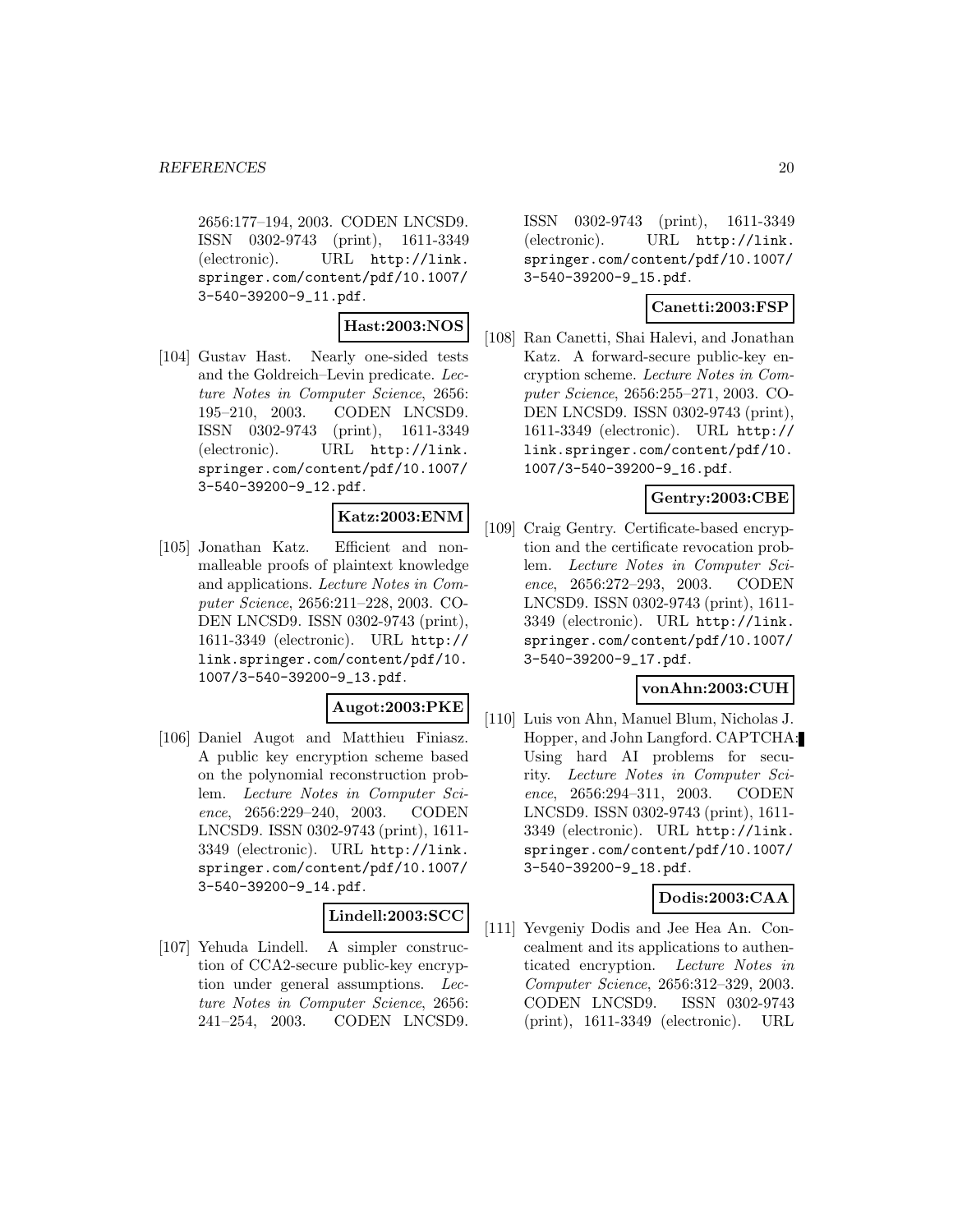http://link.springer.com/content/ pdf/10.1007/3-540-39200-9\_19.pdf.

#### **Ekdahl:2003:PSG**

[112] Patrik Ekdahl, Willi Meier, and Thomas Johansson. Predicting the shrinking generator with fixed connections. Lecture Notes in Computer Science, 2656:330–344, 2003. CODEN LNCSD9. ISSN 0302-9743 (print), 1611- 3349 (electronic). URL http://link. springer.com/content/pdf/10.1007/ 3-540-39200-9\_20.pdf.

# **Courtois:2003:AAS**

[113] Nicolas T. Courtois and Willi Meier. Algebraic attacks on stream ciphers with linear feedback. Lecture Notes in Computer Science, 2656:345–359, 2003. CO-DEN LNCSD9. ISSN 0302-9743 (print), 1611-3349 (electronic). URL http:// link.springer.com/content/pdf/10. 1007/3-540-39200-9\_21.pdf.

### **Lercier:2003:CPE**

[114] Reynald Lercier and David Lubicz. Counting points on elliptic curves over finite fields of small characteristic in quasi quadratic time. Lecture Notes in Computer Science, 2656:360–373, 2003. CODEN LNCSD9. ISSN 0302-9743 (print), 1611-3349 (electronic). URL http://link.springer.com/content/ pdf/10.1007/3-540-39200-9\_22.pdf.

#### **Hess:2003:GAR**

[115] Florian Hess. The GHS attack revisited. Lecture Notes in Computer Science, 2656:374–387, 2003. CODEN LNCSD9. ISSN 0302-9743 (print), 1611- 3349 (electronic). URL http://link. springer.com/content/pdf/10.1007/ 3-540-39200-9\_23.pdf.

# **Ciet:2003:IAE**

[116] Mathieu Ciet, Tanja Lange, Francesco Sica, and Jean-Jacques Quisquater. Improved algorithms for efficient arithmetic on elliptic curves using fast endomorphisms. Lecture Notes in Computer Science, 2656:388–400, 2003. CO-DEN LNCSD9. ISSN 0302-9743 (print), 1611-3349 (electronic). URL http:// link.springer.com/content/pdf/10. 1007/3-540-39200-9\_24.pdf.

# **Goh:2003:SSS**

[117] Eu-Jin Goh and Stanisław Jarecki. A signature scheme as secure as the Diffie– Hellman problem. Lecture Notes in Computer Science, 2656:401–415, 2003. CODEN LNCSD9. ISSN 0302-9743 (print), 1611-3349 (electronic). URL http://link.springer.com/content/ pdf/10.1007/3-540-39200-9\_25.pdf.

#### **Boneh:2003:AVE**

[118] Dan Boneh, Craig Gentry, Ben Lynn, and Hovav Shacham. Aggregate and verifiably encrypted signatures from bilinear maps. Lecture Notes in Computer Science, 2656:416–432, 2003. CODEN LNCSD9. ISSN 0302-9743 (print), 1611- 3349 (electronic). URL http://link. springer.com/content/pdf/10.1007/ 3-540-39200-9\_26.pdf.

# **Szydlo:2003:HLR**

[119] Michael Szydlo. Hypercubic lattice reduction and analysis of GGH and NTRU signatures. Lecture Notes in Computer Science, 2656:433–448, 2003. CODEN LNCSD9. ISSN 0302-9743 (print), 1611- 3349 (electronic). URL http://link. springer.com/content/pdf/10.1007/ 3-540-39200-9\_27.pdf.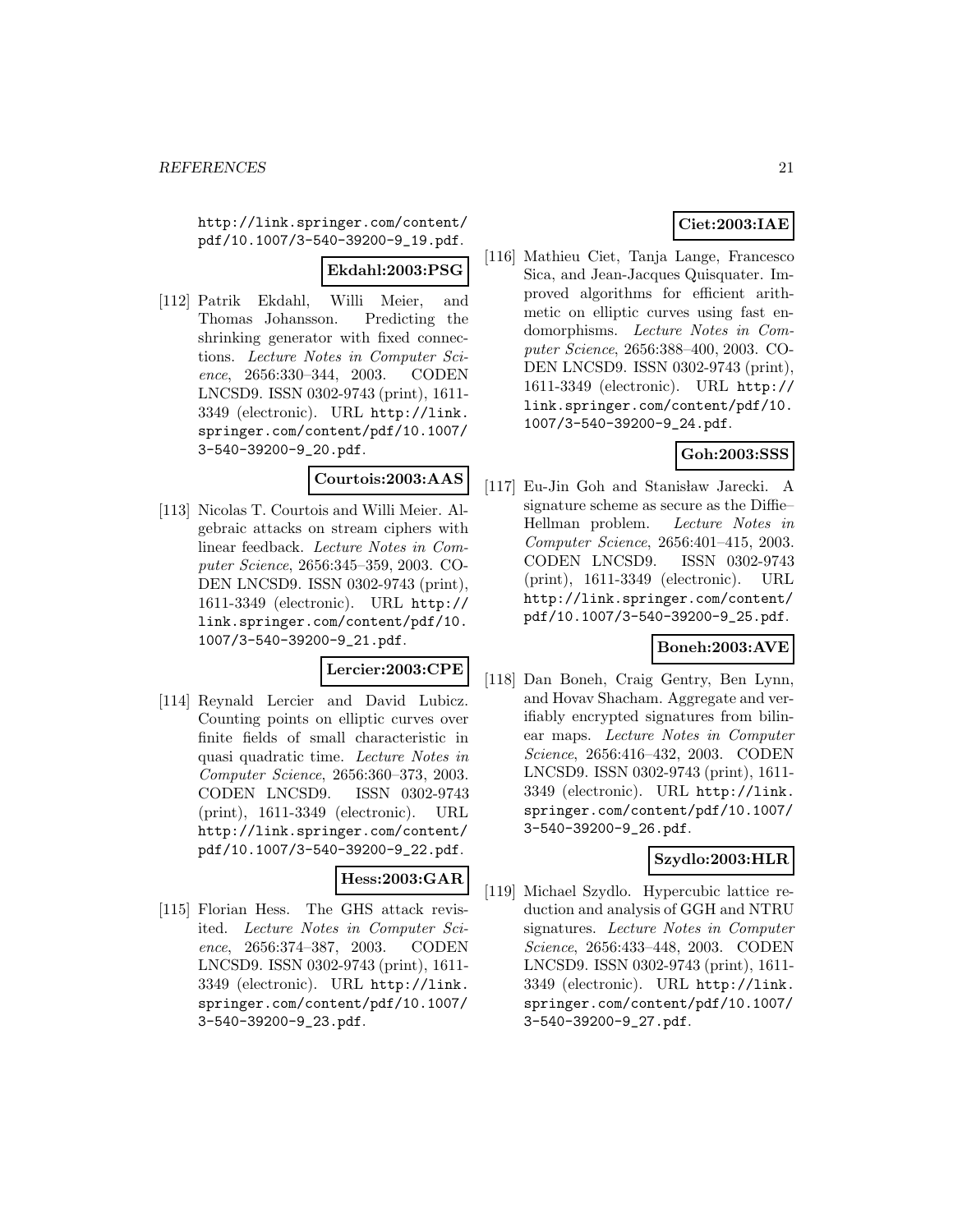# **Stern:2003:WPS**

[120] Jacques Stern. Why provable security matters? Lecture Notes in Computer Science, 2656:449–461, 2003. CODEN LNCSD9. ISSN 0302-9743 (print), 1611- 3349 (electronic). URL http://link. springer.com/content/pdf/10.1007/ 3-540-39200-9\_28.pdf.

#### **Fouque:2003:SR**

[121] Pierre-Alain Fouque and Guillaume Poupard. On the security of RDSA. Lecture Notes in Computer Science, 2656:462–476, 2003. CODEN LNCSD9. ISSN 0302-9743 (print), 1611-3349 (electronic). URL http://link. springer.com/content/pdf/10.1007/ 3-540-39200-9\_29.pdf.

# **Lee:2003:CPK**

[122] Eonkyung Lee and Je Hong Park. Cryptanalysis of the public-key encryption based on braid groups. Lecture Notes in Computer Science, 2656:477–490, 2003. CODEN LNCSD9. ISSN 0302-9743 (print), 1611-3349 (electronic). URL http://link.springer.com/content/ pdf/10.1007/3-540-39200-9\_30.pdf.

### **Bellare:2003:TTR**

[123] Mihir Bellare and Tadayoshi Kohno. A theoretical treatment of related-key attacks: RKA-PRPs, RKA-PRFs, and applications. Lecture Notes in Computer Science, 2656:491–506, 2003. CODEN LNCSD9. ISSN 0302-9743 (print), 1611- 3349 (electronic). URL http://link. springer.com/content/pdf/10.1007/ 3-540-39200-9\_31.pdf.

#### **DiRaimondo:2003:PST**

[124] Mario Di Raimondo and Rosario Gennaro. Provably secure threshold password-authenticated key exchange. Lecture Notes in Computer Science, 2656:507–523, 2003. CODEN LNCSD9. ISSN 0302-9743 (print), 1611- 3349 (electronic). URL http://link. springer.com/content/pdf/10.1007/ 3-540-39200-9\_32.pdf.

# **Gennaro:2003:FPB**

[125] Rosario Gennaro and Yehuda Lindell. A framework for password-based authenticated key exchange. Lecture Notes in Computer Science, 2656:524–543, 2003. CODEN LNCSD9. ISSN 0302-9743 (print), 1611-3349 (electronic). URL http://link.springer.com/content/ pdf/10.1007/3-540-39200-9\_33.pdf.

### **Maurer:2003:SMR**

[126] Ueli Maurer and Krzysztof Pietrzak. The security of many-round Luby– Rackoff pseudo-random permutations. Lecture Notes in Computer Science, 2656:544–561, 2003. CODEN LNCSD9. ISSN 0302-9743 (print), 1611-3349 (electronic). URL http://link. springer.com/content/pdf/10.1007/ 3-540-39200-9\_34.pdf.

# **Renner:2003:NBS**

[127] Renato Renner and Stefan Wolf. New bounds in secret-key agreement: The gap between formation and secrecy extraction. Lecture Notes in Computer Science, 2656:562–577, 2003. CODEN LNCSD9. ISSN 0302-9743 (print), 1611- 3349 (electronic). URL http://link. springer.com/content/pdf/10.1007/ 3-540-39200-9\_35.pdf.

#### **Katz:2003:REM**

[128] Jonathan Katz, Rafail Ostrovsky, and Adam Smith. Round efficiency of multi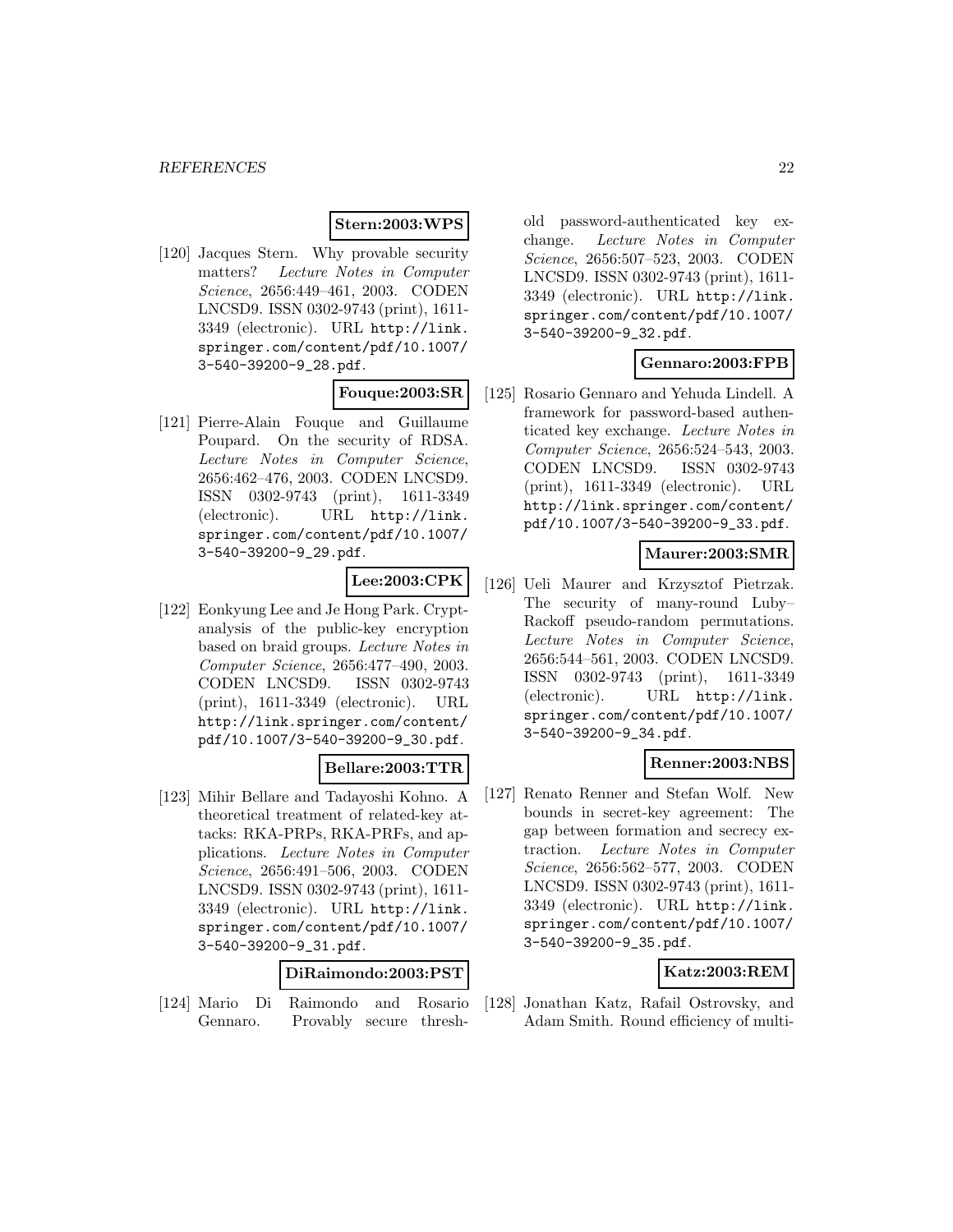party computation with a dishonest majority. Lecture Notes in Computer Science, 2656:578–595, 2003. CODEN LNCSD9. ISSN 0302-9743 (print), 1611- 3349 (electronic). URL http://link. springer.com/content/pdf/10.1007/ 3-540-39200-9\_36.pdf.

### **Cramer:2003:EMP**

[129] Ronald Cramer, Serge Fehr, Yuval Ishai, and Eyal Kushilevitz. Efficient multi-party computation over rings. Lecture Notes in Computer Science, 2656:596–613, 2003. CODEN LNCSD9. ISSN 0302-9743 (print), 1611- 3349 (electronic). URL http://link. springer.com/content/pdf/10.1007/ 3-540-39200-9\_37.pdf.

# **Bellare:2003:FGS**

[130] Mihir Bellare, Daniele Micciancio, and Bogdan Warinschi. Foundations of group signatures: Formal definitions, simplified requirements, and a construction based on general assumptions. Lecture Notes in Computer Science, 2656:614–629, 2003. CODEN LNCSD9. ISSN 0302-9743 (print), 1611- 3349 (electronic). URL http://link. springer.com/content/pdf/10.1007/ 3-540-39200-9\_38.pdf.

#### **Kiayias:2003:EGS**

[131] Aggelos Kiayias and Moti Yung. Extracting group signatures from traitor tracing schemes. Lecture Notes in Computer Science, 2656:630–648, 2003. CO-DEN LNCSD9. ISSN 0302-9743 (print), 1611-3349 (electronic). URL http:// link.springer.com/content/pdf/10. 1007/3-540-39200-9\_39.pdf.

# **Anonymous:2003:BM**

[132] Anonymous. Back matter. Lecture Notes in Computer Science, 2656:649, 2003. CODEN LNCSD9. ISSN 0302-9743 (print), 1611-3349 (electronic). URL http://link.springer.com/content/ pdf/bbm:978-3-540-39200-2/1.pdf.

# **Shamir:2003:FLN**

[133] Adi Shamir and Eran Tromer. Factoring large numbers with the TWIRL device. Lecture Notes in Computer Science, 2729:1–26, 2003. CODEN LNCSD9. ISSN 0302-9743 (print), 1611- 3349 (electronic).

# **Blomer:2003:NPK**

[134] Johannes Blömer and Alexander May. New partial key exposure attacks on RSA. Lecture Notes in Computer Science, 2729:27–43, 2003. CODEN LNCSD9. ISSN 0302-9743 (print), 1611- 3349 (electronic).

# **Faugere:2003:ACH**

[135] Jean-Charles Faugère and Antoine Joux. Algebraic cryptanalysis of Hidden Field Equation (HFE) cryptosystems using Gröbner bases. Lecture Notes in Computer Science, 2729:44–60, 2003. CO-DEN LNCSD9. ISSN 0302-9743 (print), 1611-3349 (electronic).

#### **Vadhan:2003:CLC**

[136] Salil P. Vadhan. On constructing locally computable extractors and cryptosystems in the bounded storage model. Lecture Notes in Computer Science, 2729:61–77, 2003. CODEN LNCSD9. ISSN 0302-9743 (print), 1611-3349 (electronic).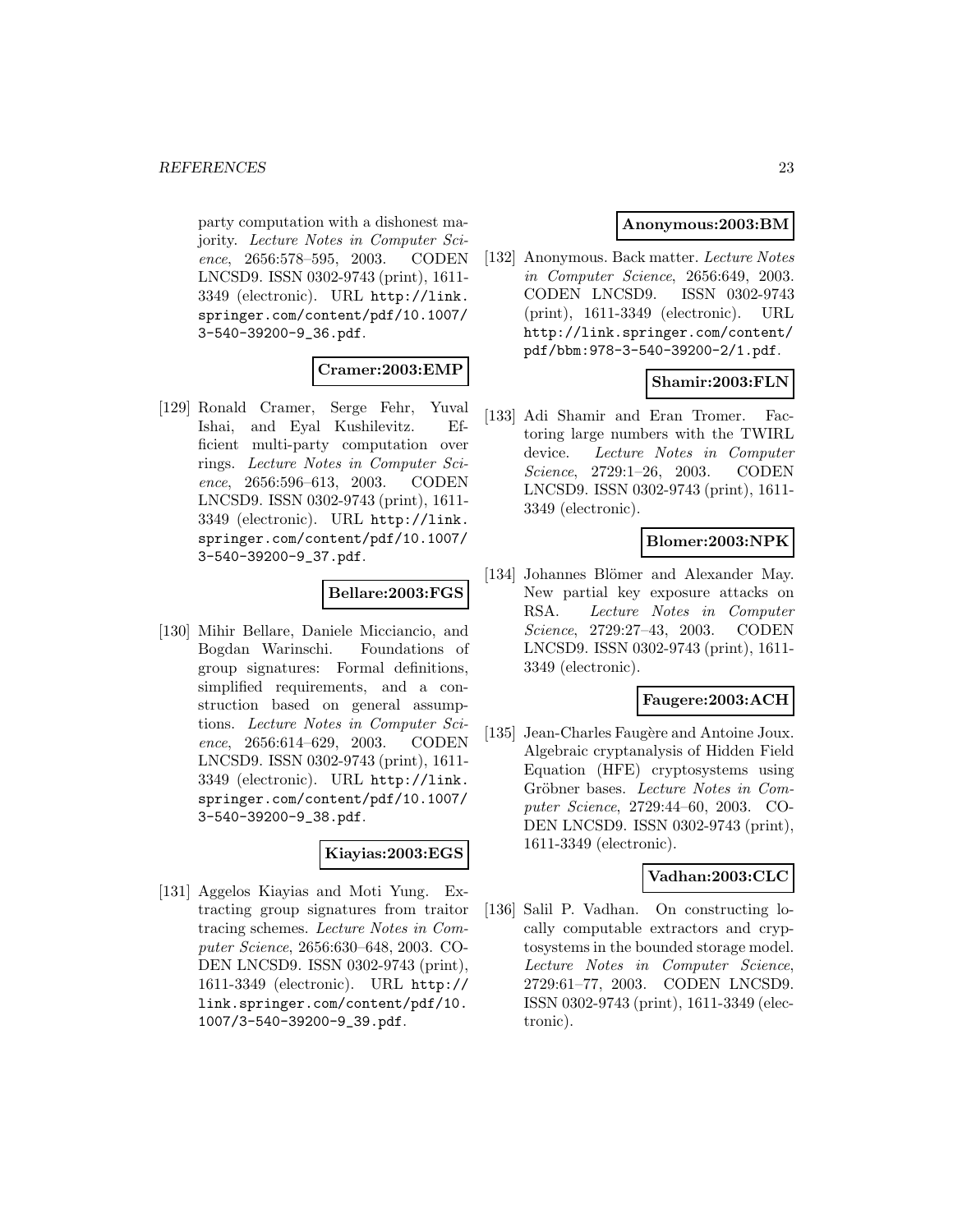#### **Renner:2003:UAP**

[137] Renato Renner and Stefan Wolf. Unconditional authenticity and privacy from an arbitrarily weak secret. Lecture Notes in Computer Science, 2729:78–95, 2003. CODEN LNCSD9. ISSN 0302-9743 (print), 1611-3349 (electronic).

# **Naor:2003:CAC**

[138] Moni Naor. On cryptographic assumptions and challenges. Lecture Notes in Computer Science, 2729:96–109, 2003. CODEN LNCSD9. ISSN 0302-9743 (print), 1611-3349 (electronic).

# **Katz:2003:SPA**

[139] Jonathan Katz and Moti Yung. Scalable protocols for authenticated group key exchange. Lecture Notes in Computer Science, 2729:110–125, 2003. CO-DEN LNCSD9. ISSN 0302-9743 (print), 1611-3349 (electronic).

#### **Camenisch:2003:PVE**

[140] Jan Camenisch and Victor Shoup. Practical verifiable encryption and decryption of discrete logarithms. Lecture Notes in Computer Science, 2729: 126–144, 2003. CODEN LNCSD9. ISSN 0302-9743 (print), 1611-3349 (electronic).

#### **Ishai:2003:EOT**

[141] Yuval Ishai, Joe Kilian, Kobbi Nissim, and Erez Petrank. Extending oblivious transfers efficiently. Lecture Notes in Computer Science, 2729:145–161, 2003. CODEN LNCSD9. ISSN 0302-9743 (print), 1611-3349 (electronic).

### **Armknecht:2003:AAC**

[142] Frederik Armknecht and Matthias Krause. Algebraic attacks on combiners with memory. Lecture Notes in Computer Science, 2729:162–175, 2003. CO-DEN LNCSD9. ISSN 0302-9743 (print), 1611-3349 (electronic).

### **Courtois:2003:FAA**

[143] Nicolas T. Courtois. Fast algebraic attacks on stream ciphers with linear feedback. Lecture Notes in Computer Science, 2729:176–194, 2003. CODEN LNCSD9. ISSN 0302-9743 (print), 1611- 3349 (electronic).

#### **Biryukov:2003:CS**

[144] Alex Biryukov, Christophe De Cannière, and Gustaf Dellkrantz. Cryptanalysis of Safer++. Lecture Notes in Computer Science, 2729:195–211, 2003. CODEN LNCSD9. ISSN 0302-9743 (print), 1611- 3349 (electronic).

### **Cheon:2003:PTA**

[145] Jung Hee Cheon and Byungheup Jun. A polynomial time algorithm for the braid Diffie–Hellman conjugacy problem. Lecture Notes in Computer Science, 2729:212–225, 2003. CODEN LNCSD9. ISSN 0302-9743 (print), 1611-3349 (electronic).

#### **Howgrave-Graham:2003:IDF**

[146] Nick Howgrave-Graham, Phong Q. Nguyen, David Pointcheval, John Proos, Joseph H. Silverman, Ari Singer, and William Whyte. The impact of decryption failures on the security of NTRU encryption. Lecture Notes in Computer Science, 2729:226–246, 2003. CODEN LNCSD9. ISSN 0302-9743 (print), 1611- 3349 (electronic).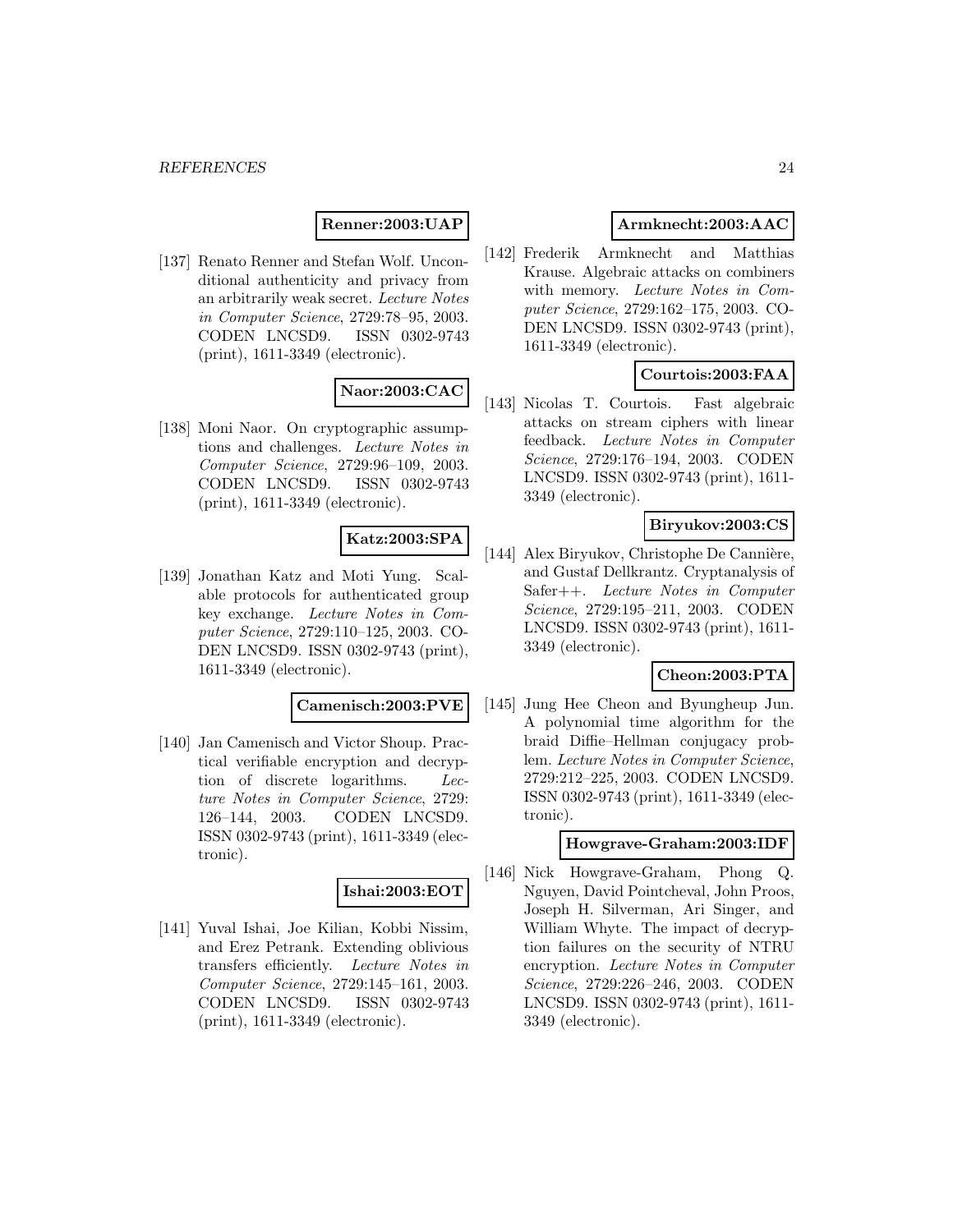### **Damgaard:2003:UCE**

[147] Ivan Damgård and Jesper Buus Nielsen. Universally composable efficient multiparty computation from threshold homomorphic encryption. Lecture Notes in Computer Science, 2729:247–264, 2003. CODEN LNCSD9. ISSN 0302-9743 (print), 1611-3349 (electronic).

# **Canetti:2003:UCJ**

[148] Ran Canetti and Tal Rabin. Universal composition with joint state. Lecture Notes in Computer Science, 2729: 265–281, 2003. CODEN LNCSD9. ISSN 0302-9743 (print), 1611-3349 (electronic).

### **Micciancio:2003:SZK**

[149] Daniele Micciancio and Salil P. Vadhan. Statistical zero-knowledge proofs with efficient provers: Lattice problems and more. Lecture Notes in Computer Science, 2729:282–298, 2003. CODEN LNCSD9. ISSN 0302-9743 (print), 1611- 3349 (electronic).

#### **Barak:2003:DC**

[150] Boaz Barak, Shien Jin Ong, and Salil Vadhan. Derandomization in cryptography. Lecture Notes in Computer Science, 2729:299–315, 2003. CODEN LNCSD9. ISSN 0302-9743 (print), 1611-3349 (electronic).

#### **Pass:2003:DCR**

[151] Rafael Pass. On deniability in the common reference string and random oracle model. Lecture Notes in Computer Science, 2729:316–337, 2003. CODEN LNCSD9. ISSN 0302-9743 (print), 1611- 3349 (electronic).

# **Cheng:2003:PPO**

[152] Qi Cheng. Primality proving via one round in ECPP and one iteration in AKS. Lecture Notes in Computer Science, 2729:338–348, 2003. CODEN LNCSD9. ISSN 0302-9743 (print), 1611- 3349 (electronic).

# **Rubin:2003:TBC**

[153] Karl Rubin and Alice Silverberg. Torusbased cryptography. Lecture Notes in Computer Science, 2729:349–365, 2003. CODEN LNCSD9. ISSN 0302-9743 (print), 1611-3349 (electronic).

#### **Komano:2003:EUP**

[154] Yuichi Komano and Kazuo Ohta. Efficient universal padding techniques for multiplicative trapdoor one-way permutation. Lecture Notes in Computer Science, 2729:366–382, 2003. CODEN LNCSD9. ISSN 0302-9743 (print), 1611- 3349 (electronic).

#### **Boyen:2003:MIB**

[155] Xavier Boyen. Multipurpose identitybased signcryption: A Swiss Army knife for identity-based cryptography. Lecture Notes in Computer Science, 2729: 383–399, 2003. CODEN LNCSD9. ISSN 0302-9743 (print), 1611-3349 (electronic).

#### **Krawczy:2003:SSM**

[156] Hugo Krawczy. SIGMA: The "SIGnand-MAc" approach to authenticated Diffie–Hellman and its use in the IKE protocols. Lecture Notes in Computer Science, 2729:400–425, 2003. CODEN LNCSD9. ISSN 0302-9743 (print), 1611- 3349 (electronic).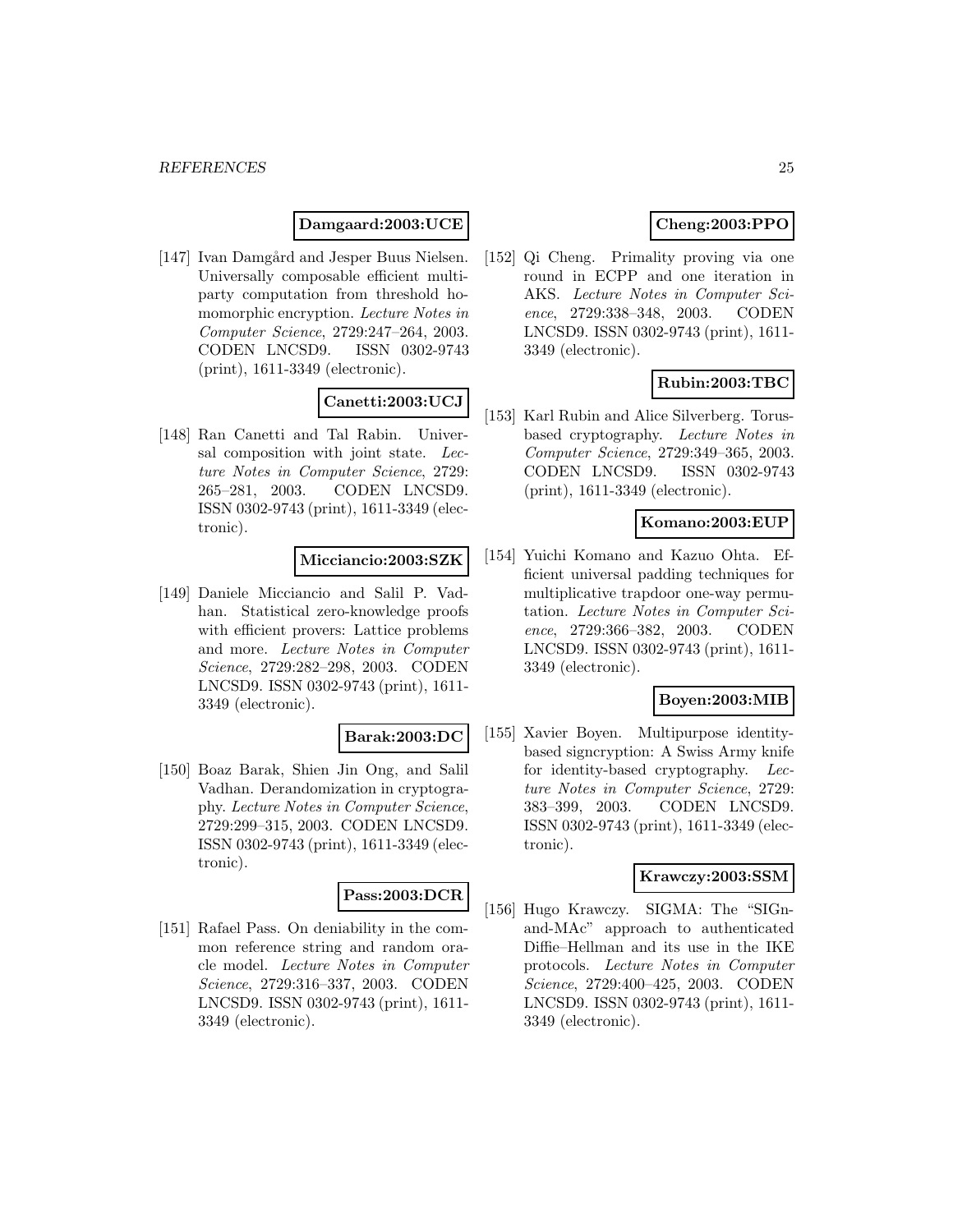# **Dwork:2003:MBF**

[157] Cynthia Dwork, Andrew Goldberg, and Moni Naor. On memory-bound functions for fighting spam. Lecture Notes in Computer Science, 2729:426–444, 2003. CODEN LNCSD9. ISSN 0302-9743 (print), 1611-3349 (electronic).

# **Buchbinder:2003:LUB**

[158] Niv Buchbinder and Erez Petrank. Lower and upper bounds on obtaining history independence. Lecture Notes in Computer Science, 2729:445–462, 2003. CODEN LNCSD9. ISSN 0302-9743 (print), 1611-3349 (electronic).

### **Ishai:2003:PCS**

[159] Yuval Ishai, Amit Sahai, and David Wagner. Private circuits: Securing hardware against probing attacks. Lecture Notes in Computer Science, 2729: 463–481, 2003. CODEN LNCSD9. ISSN 0302-9743 (print), 1611-3349 (electronic).

#### **Halevi:2003:TEM**

[160] Shai Halevi and Phillip Rogaway. A tweakable enciphering mode. Lecture Notes in Computer Science, 2729: 482–499, 2003. CODEN LNCSD9. ISSN 0302-9743 (print), 1611-3349 (electronic).

#### **Cary:2003:MAC**

[161] Matthew Cary and Ramarathnam Venkatesan. A message authentication code based on unimodular matrix groups. Lecture Notes in Computer Science, 2729:500–512, 2003. CODEN LNCSD9. ISSN 0302-9743 (print), 1611- 3349 (electronic).

# **Patarin:2003:LRR**

[162] Jacques Patarin. Luby–Rackoff: 7 rounds are enough for security. Lecture Notes in Computer Science, 2729: 513–529, 2003. CODEN LNCSD9. ISSN 0302-9743 (print), 1611-3349 (electronic).

### **Horvitz:2003:WKA**

[163] Omer Horvitz and Virgil Gligor. Weak key authenticity and the computational completeness of formal encryption. Lecture Notes in Computer Science, 2729: 530–547, 2003. CODEN LNCSD9. ISSN 0302-9743 (print), 1611-3349 (electronic).

# **Herzog:2003:PAK**

[164] Jonathan Herzog, Moses Liskov, and Silvio Micali. Plaintext awareness via key registration. Lecture Notes in Computer Science, 2729:548–564, 2003. CODEN LNCSD9. ISSN 0302-9743 (print), 1611- 3349 (electronic).

# **Canetti:2003:RCC**

[165] Ran Canetti, Hugo Krawczyk, and Jesper B. Nielsen. Relaxing chosenciphertext security. Lecture Notes in Computer Science, 2729:565–582, 2003. CODEN LNCSD9. ISSN 0302-9743 (print), 1611-3349 (electronic).

#### **Canvel:2003:PIS**

[166] Brice Canvel, Alain Hiltgen, Serge Vaudenay, and Martin Vuagnoux. Password interception in a SSL/TLS channel. Lecture Notes in Computer Science, 2729:583–599, 2003. CODEN LNCSD9. ISSN 0302-9743 (print), 1611-3349 (electronic).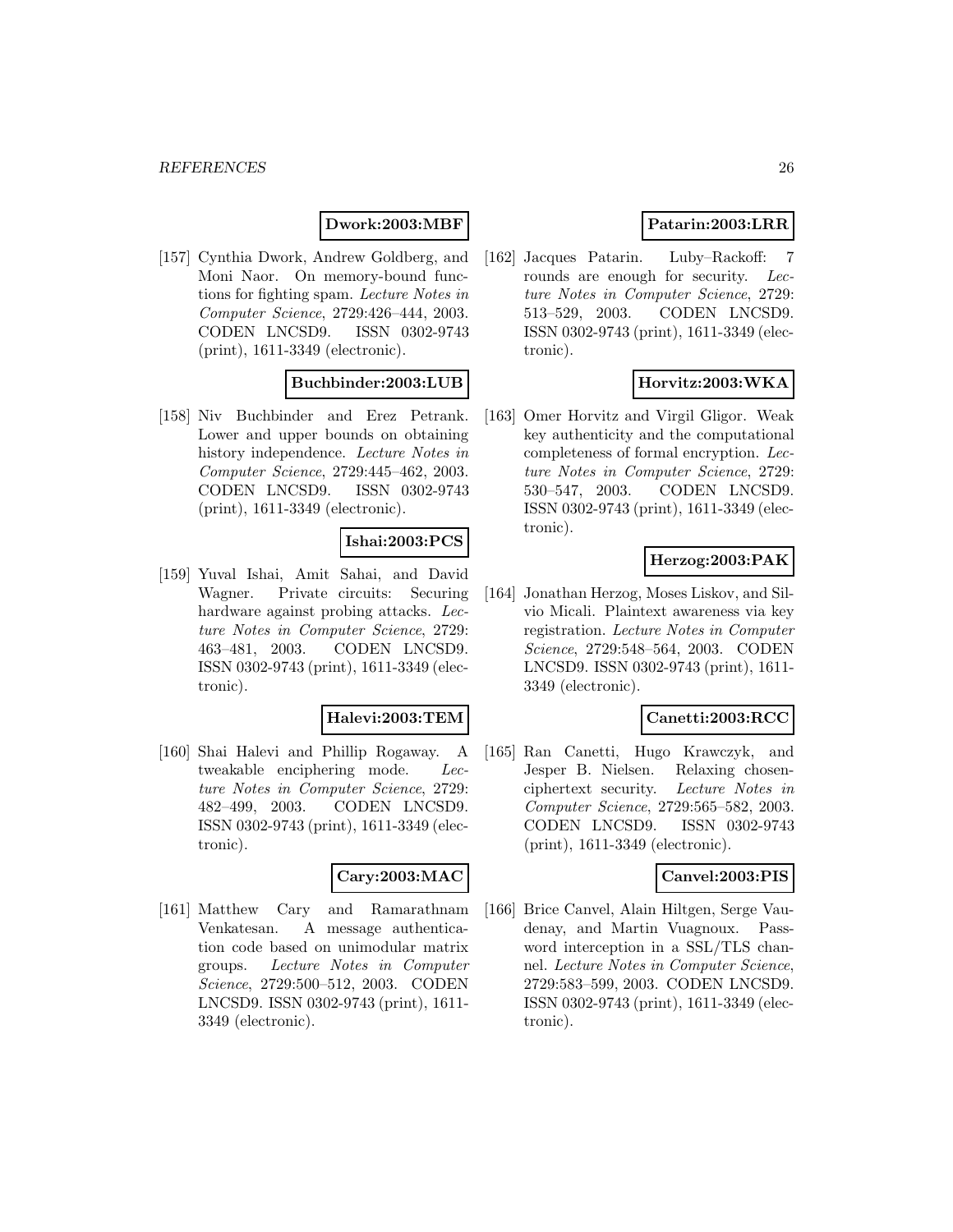# **Barkan:2003:ICO**

[167] Elad Barkan, Eli Biham, and Nathan Keller. Instant ciphertext-only cryptanalysis of GSM encrypted communication. Lecture Notes in Computer Science, 2729:600–616, 2003. CODEN LNCSD9. ISSN 0302-9743 (print), 1611- 3349 (electronic).

# **Oechslin:2003:MFC**

[168] Philippe Oechslin. Making a faster cryptanalytic time-memory trade-off. Lecture Notes in Computer Science, 2729:617–630, 2003. CODEN LNCSD9. ISSN 0302-9743 (print), 1611-3349 (electronic).

#### **Stajano:2003:SCU**

[169] Frank Stajano. The security challenges of ubiquitous computing. Lecture Notes in Computer Science, 2779:1, 2003. CO-DEN LNCSD9. ISSN 0302-9743 (print), 1611-3349 (electronic).

### **Agrawal:2003:MCA**

[170] Dakshi Agrawal, Josyula R. Rao, and Pankaj Rohatgi. Multi-channel attacks. Lecture Notes in Computer Science, 2779:2–16, 2003. CODEN LNCSD9. ISSN 0302-9743 (print), 1611-3349 (electronic).

#### **Karlof:2003:HMM**

[171] Chris Karlof and David Wagner. Hidden Markov model cryptanalysis. Lecture Notes in Computer Science, 2779:17–34, 2003. CODEN LNCSD9. ISSN 0302- 9743 (print), 1611-3349 (electronic).

# **Ors:2003:PAA**

[172] Siddika Berna Ors, Elisabeth Oswald, and Bart Preneel. Power-analysis at-

tacks on an  $FPGA$  — first experimental results. Lecture Notes in Computer Science, 2779:35–50, 2003. CODEN LNCSD9. ISSN 0302-9743 (print), 1611- 3349 (electronic).

#### **Geiselmann:2003:HSS**

[173] Willi Geiselmann and Rainer Steinwandt. Hardware to solve sparse systems of linear equations over  $GF(2)$ . Lecture Notes in Computer Science, 2779:51–61, 2003. CODEN LNCSD9. ISSN 0302- 9743 (print), 1611-3349 (electronic).

#### **Tsunoo:2003:CIC**

[174] Yukiyasu Tsunoo, Teruo Saito, Tomoyasu Suzaki, Maki Shigeri, and Hiroshi Miyauchi. Cryptanalysis of DES implemented on computers with cache. Lecture Notes in Computer Science, 2779:62–76, 2003. CODEN LNCSD9. ISSN 0302-9743 (print), 1611-3349 (electronic).

# **Piret:2003:DFA**

[175] Gilles Piret and Jean-Jacques Quisquater. A differential fault attack technique against SPN structures, with application to the AES and KHAZAD. Lecture Notes in Computer Science, 2779:77–88, 2003. CODEN LNCSD9. ISSN 0302- 9743 (print), 1611-3349 (electronic).

### **Coron:2003:NAS**

[176] Jean-Sébastien Coron and Alexei Tchulkine. A new algorithm for switching from arithmetic to Boolean masking. Lecture Notes in Computer Science, 2779:89–97, 2003. CODEN LNCSD9. ISSN 0302-9743 (print), 1611-3349 (electronic).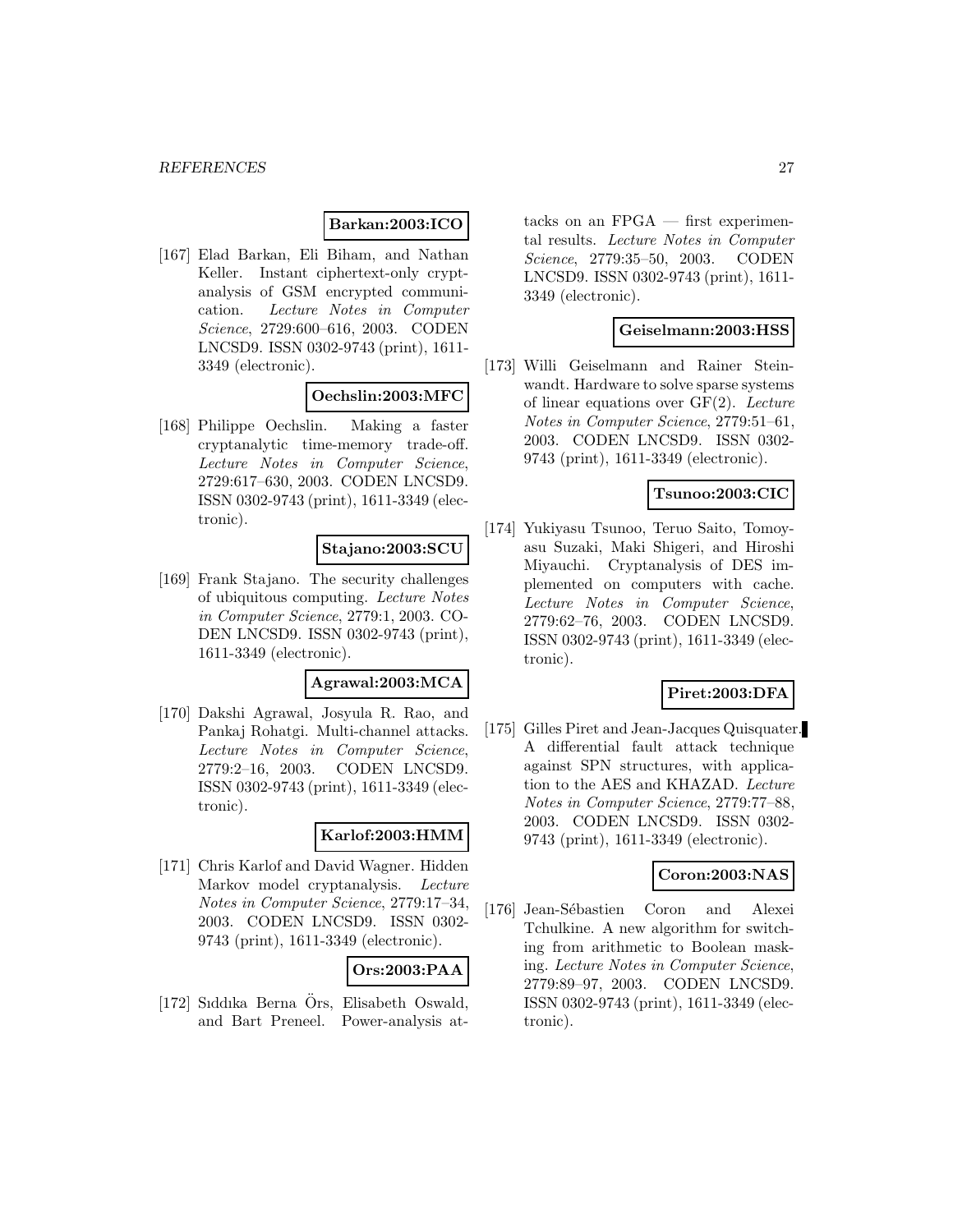# **Golic:2003:DNP**

[177] Jovan D. Golić. DeKaRT: A new paradigm for key-dependent reversible circuits. Lecture Notes in Computer Science, 2779:98–112, 2003. CODEN LNCSD9. ISSN 0302-9743 (print), 1611- 3349 (electronic).

### **Karri:2003:PBC**

[178] Ramesh Karri, Grigori Kuznetsov, and Michael Goessel. Parity-based concurrent error detection of substitutionpermutation network block ciphers. Lecture Notes in Computer Science, 2779: 113–124, 2003. CODEN LNCSD9. ISSN 0302-9743 (print), 1611-3349 (electronic).

### **Tiri:2003:SEA**

[179] Kris Tiri and Ingrid Verbauwhede. Securing encryption algorithms against DPA at the logic level: Next generation Smart Card technology. Lecture Notes in Computer Science, 2779:125–136, 2003. CODEN LNCSD9. ISSN 0302-9743 (print), 1611-3349 (electronic).

# **Fournier:2003:SEA**

[180] Jacques J. A. Fournier, Simon Moore, Huiyun Li, Robert Mullins, and George Taylor. Security evaluation of asynchronous circuits. Lecture Notes in Computer Science, 2779:137–151, 2003. CO-DEN LNCSD9. ISSN 0302-9743 (print), 1611-3349 (electronic).

#### **Epstein:2003:DIT**

[181] Michael Epstein, Laszlo Hars, Raymond Krasinski, Martin Rosner, and Hao Zheng. Design and implementation of a true random number generator based on digital circuit artifacts. Lecture Notes in

Computer Science, 2779:152–165, 2003. CODEN LNCSD9. ISSN 0302-9743 (print), 1611-3349 (electronic).

### **Barak:2003:TRN**

[182] Boaz Barak, Ronen Shaltiel, and Eran Tromer. True random number generators secure in a changing environment. Lecture Notes in Computer Science, 2779:166–180, 2003. CODEN LNCSD9. ISSN 0302-9743 (print), 1611- 3349 (electronic).

#### **Dichtl:2003:HPO**

[183] Markus Dichtl. How to predict the output of a hardware random number generator. Lecture Notes in Computer Science, 2779:181–188, 2003. CODEN LNCSD9. ISSN 0302-9743 (print), 1611- 3349 (electronic).

### **Reyhani-Masoleh:2003:LCB**

[184] Arash Reyhani-Masoleh and M. Anwar Hasan. On low complexity bit parallel polynomial basis multipliers. Lecture Notes in Computer Science, 2779: 189–202, 2003. CODEN LNCSD9. ISSN 0302-9743 (print), 1611-3349 (electronic).

# **Dhem:2003:EMR**

[185] Jean-François Dhem. Efficient modular reduction algorithm in and its application to "left to right" modular multiplication in. Lecture Notes in Computer Science, 2779:203–213, 2003. CODEN LNCSD9. ISSN 0302-9743 (print), 1611- 3349 (electronic).

#### **Chevallier-Mames:2003:FDS**

[186] Benoît Chevallier-Mames, Marc Joye, and Pascal Paillierinst. Faster doublesize modular multiplication from Eu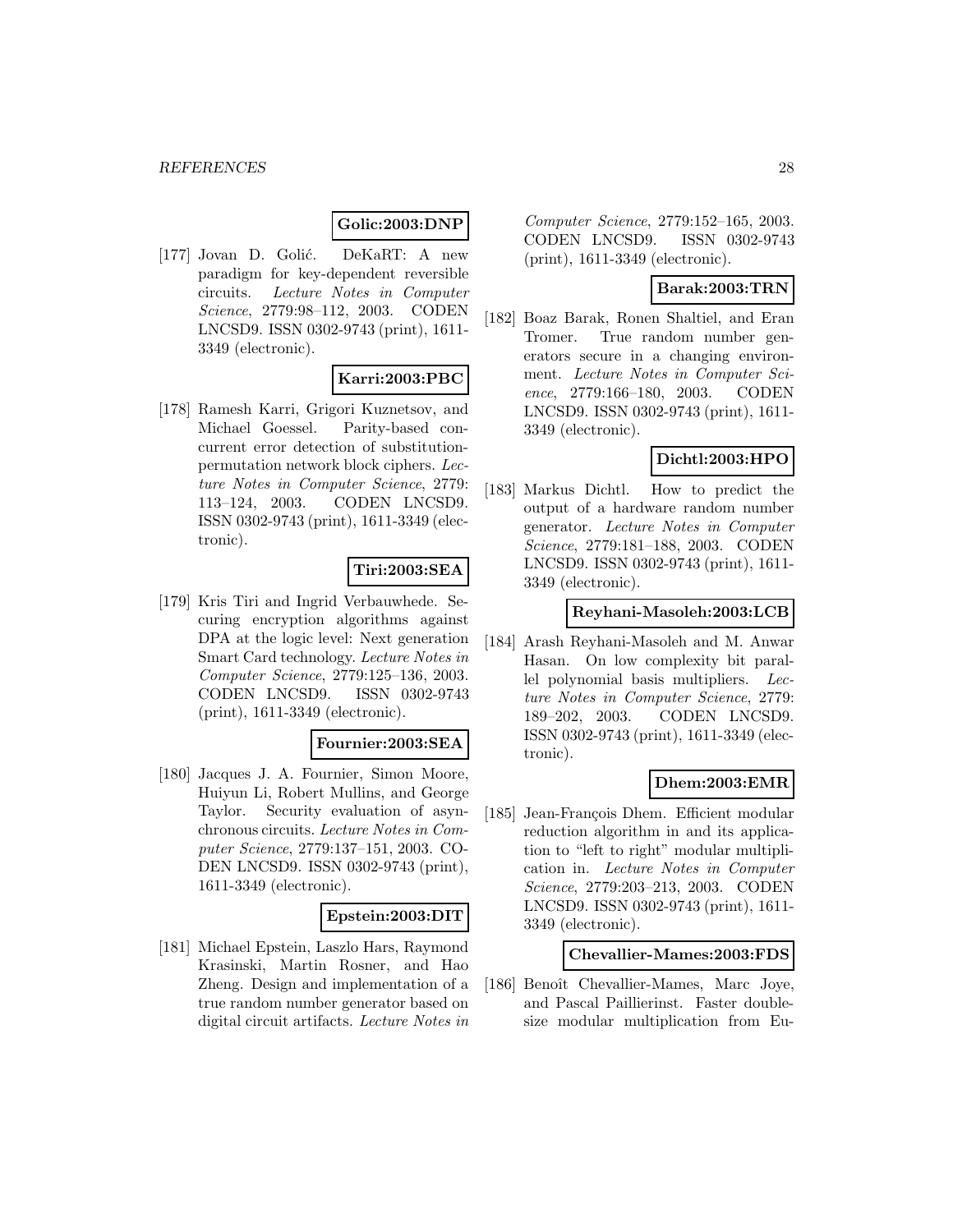clidean multipliers. Lecture Notes in Computer Science, 2779:214–227, 2003. CODEN LNCSD9. ISSN 0302-9743 (print), 1611-3349 (electronic).

# **Kwon:2003:EEC**

[187] Soonhak Kwon, Chang Hoon Kim, and Chun Pyo Hong. Efficient exponentiation for a class of finite fields  $GF(2^n)$ determined by Gauss periods. Lecture Notes in Computer Science, 2779: 228–242, 2003. CODEN LNCSD9. ISSN 0302-9743 (print), 1611-3349 (electronic).

### **Joye:2003:GFA**

[188] Marc Joye and Pascal Paillier. GCDfree algorithms for computing modular inverses. Lecture Notes in Computer Science, 2779:243–253, 2003. CODEN LNCSD9. ISSN 0302-9743 (print), 1611- 3349 (electronic).

#### **Fouque:2003:AUR**

[189] Pierre-Alain Fouque, Gwenaëlle Martinet, and Guillaume Poupard. Attacking unbalanced RSA–CRT using SPA. Lecture Notes in Computer Science, 2779:254–268, 2003. CODEN LNCSD9. ISSN 0302-9743 (print), 1611-3349 (electronic).

# **Fouque:2003:DAW**

[190] Pierre-Alain Fouque and Frederic Valette. The doubling attack — why upwards is better than downwards. Lecture Notes in Computer Science, 2779: 269–280, 2003. CODEN LNCSD9. ISSN 0302-9743 (print), 1611-3349 (electronic).

# **Smart:2003:AGR**

[191] Nigel P. Smart. An analysis of Goubin's refined power analysis attack. Lecture Notes in Computer Science, 2779: 281–290, 2003. CODEN LNCSD9. ISSN 0302-9743 (print), 1611-3349 (electronic).

# **Cathalo:2003:NTT**

[192] Julien Cathalo, François Koeune, and Jean-Jacques Quisquater. A new type of timing attack: Application to GPS. Lecture Notes in Computer Science, 2779: 291–303, 2003. CODEN LNCSD9. ISSN 0302-9743 (print), 1611-3349 (electronic).

# **Satoh:2003:UHA**

[193] Akashi Satoh and Sumio Morioka. Unified hardware architecture for 128-bit block ciphers AES and Camellia. Lecture Notes in Computer Science, 2779: 304–318, 2003. CODEN LNCSD9. ISSN 0302-9743 (print), 1611-3349 (electronic).

### **Chodowiec:2003:VCF**

[194] Pawel Chodowiec and Kris Gaj. Very compact FPGA implementation of the AES algorithm. Lecture Notes in Computer Science, 2779:319–333, 2003. CO-DEN LNCSD9. ISSN 0302-9743 (print), 1611-3349 (electronic).

#### **Standaert:2003:EIR**

[195] Francois-Xavier Standaert, Gael Rouvroy, Jean-Jacques Quisquater, and Jean-Didier Legat. Efficient implementation of Rijndael encryption in reconfigurable hardware: Improvements and design tradeoffs. Lecture Notes in Computer Science, 2779:334–350, 2003. CO-